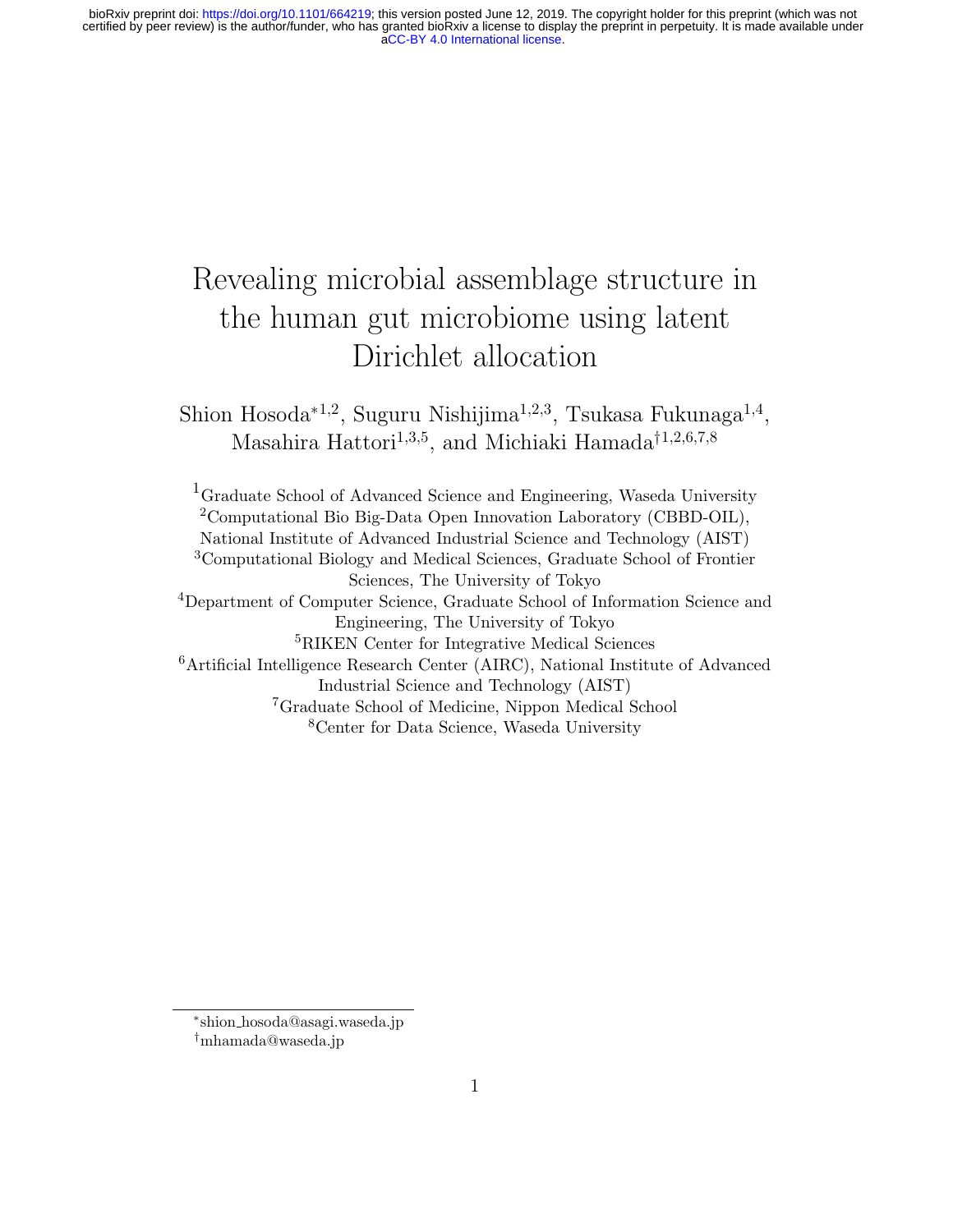#### Abstract

Recent research has revealed that there are various microbial species in the human gut microbiome. To clarify the structure of the human gut microbiome, many data mining methods have been applied to microbial composition data. Cluster analysis, one of the key data mining methods that have been used in human gut microbiome research, can classify the human gut microbiome into three clusters, called enterotypes. The human gut microbiome has been suggested to be composed of the microbial assemblages or groups of co-occurring microbes, and one human gut microbiome can contain several microbial assemblages. However, cluster analysis can cluster samples into groups without capturing minor assemblages. In addition, a reliable method of assemblage detection has not been established, and little is known about the distributions of microbial assemblages at a population-level scale. Accordingly, the purpose of this study was to clarify the microbial assemblages in the human gut microbiome. In this study, we detected gut microbiome assemblages using a latent Dirichlet allocation (LDA) method, which was first proposed for the classification of documents in natural language processing. We applied LDA to a large-scale human gut metagenome dataset and found that a four-assemblage LDA model can represent relationships between enterotypes and assemblages with high interpretability. This model indicates that each individual tends to have several assemblages, and each of three assemblages corresponded to each enterotype. However, the C-assemblage can exist in all enterotypes. Interestingly, the dominant genera of the C-assemblage (Clostridium, Eubacterium, Faecalibacterium, Roseburia, Coprococcus, and Butyrivibrio) included butyrateproducing species such as Faecalibacterium prausnitzii. Finally, we revealed that genera mainly appearing in the same assemblage were correlated to each other. We conducted an assemblage analysis on a large-scale human gut metagenome dataset using LDA, a powerful method for detection of microbial assemblages. This approach has the potential to reveal the structure of the human gut microbiome.

Keywords: Metagenomics, Latent Dirichlet allocation, Human gut microbiome, Enterotype, Microbial assemblage, Bayesian model, Machine learning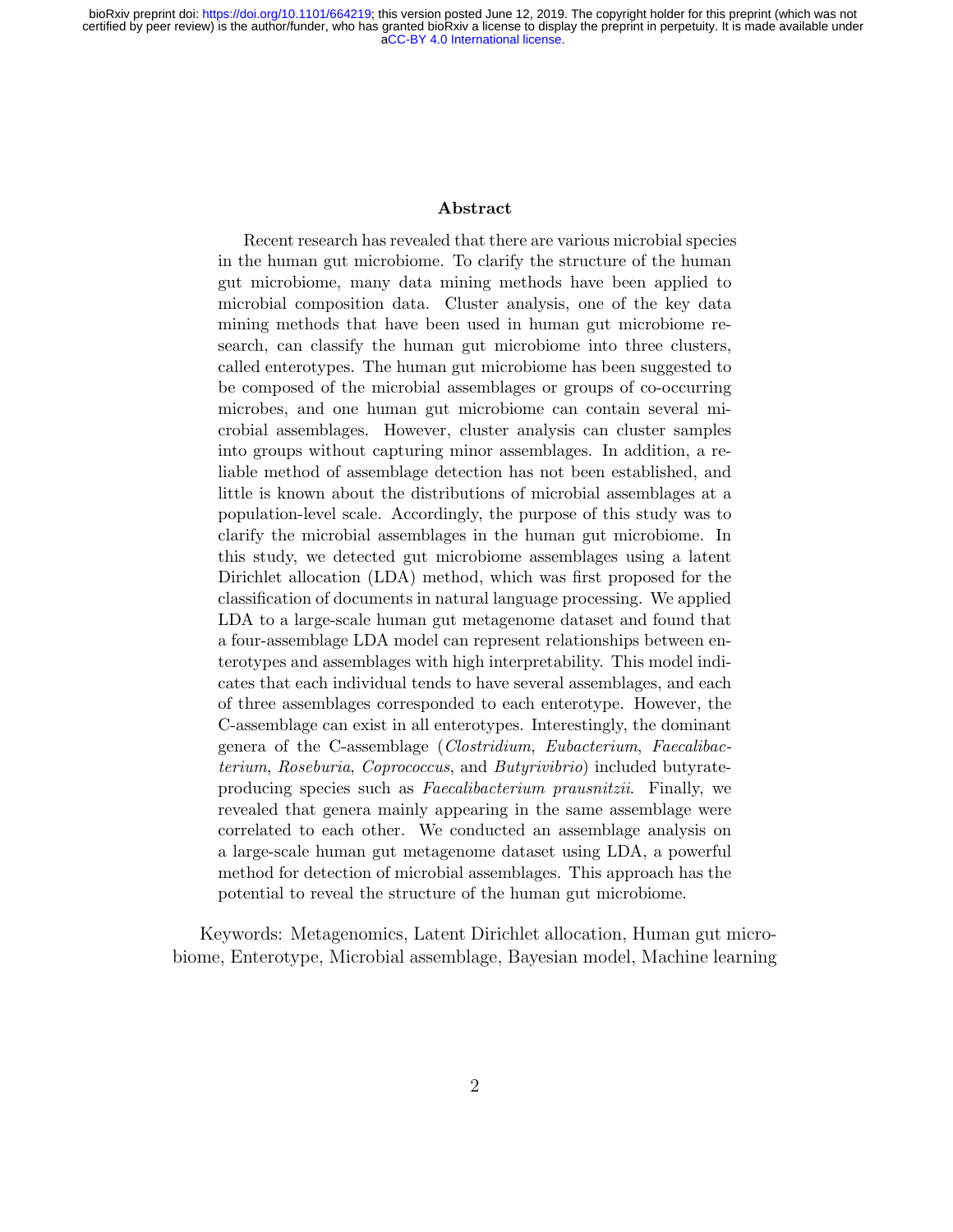## Introduction

The human gut microbiome varies greatly from person to person, depending on differences among human populations [1] and dietary habits [2]. The differences in gut microbial compositions affect host health and physiology [3], and in some cases, altered microbial compositions are associated with diseases such as inflammatory bowel disease [4], type-1 diabetes [5], colorectal cancer [6], and autism [7, 8]. Recent development of metagenome sequencing technologies have enabled investigations of gut microbial compositions of individuals with ease and rapidity, and many large-scale research projects focused on the human gut microbiome have been conducted [1, 9, 10, 11]. At present, by applying various data mining methods to these massive metagenomic datasets, the structure of the human gut microbiome and the relationship between a host's phenotype and its gut microbial profile can be revealed.

Cluster analysis of samples is one of the widely used data mining methods in metagenomic research. In this approach, individuals are clustered into groups based on similarities in their microbial profiles. For example, Arumugam et al. discovered that the gut microbial profiles of individuals can be classified into three types called enterotypes using the partitioning around medoids (PAM) clustering method [12]. In another example, Ding and Schloss reported that the human gut microbiome has considerable interindividual variation, but the cluster type of an individual was almost unchanged in the sampling period, using the Dirichlet multinomial mixture (DMM) clustering method [13, 14]. Although cluster analysis is a powerful approach for revealing the overall structure of human gut microbiomes, this analysis is strongly affected by the dominant microbes in each individual. Therefore, cluster analyses of samples may ignore the existence of non-dominant but shared microbes among individuals (Fig. 1).

An alternative data mining method is microbial assemblage analysis, which clusters microbes into some assemblages. Here, following Boon *et* al. [15], we define assemblages as groups of microbes that are expected to co-occur. In this view, an individual can have several microbial assemblages. Therefore, this analysis can capture assemblages consisting of non-dominant microbes, unlike a cluster analysis of samples. Shafiei et al. developed BioMiCo, which is a Bayesian probabilistic model for microbial assemblage analysis, and discovered host-specific assemblages in human gut metagenomic time-series data [16]. Recently, Cai et al. also explored microbial assem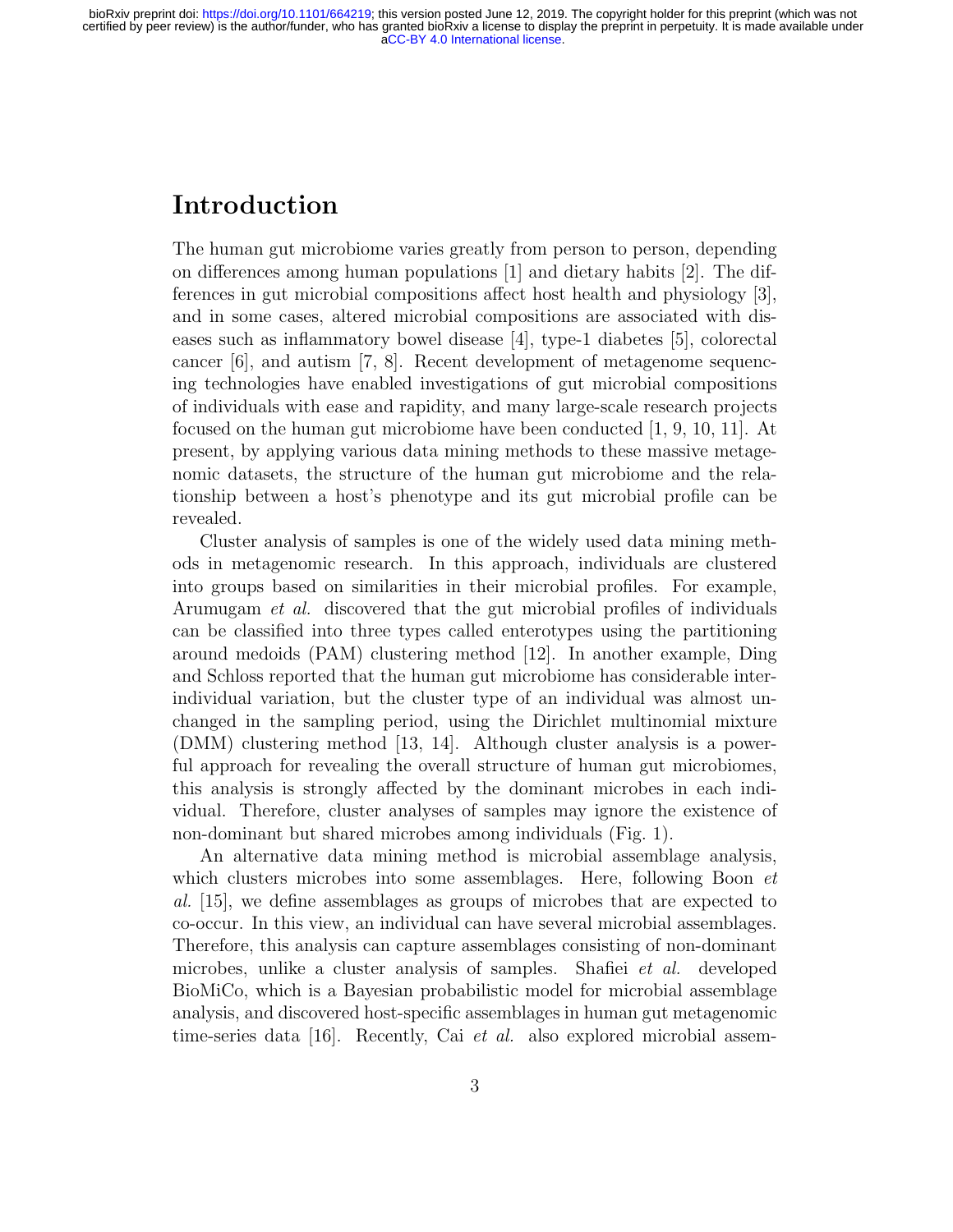blages using non-negative matrix factorization methods and identified a shift of microbial assemblages in one individual [17]. Microbial assemblage analysis has also been used to track sources of contamination in metagenomic research [18] and to detect assemblage-level metabolic interactions [19], but microbial assemblage analysis based on a massive metagenome dataset has not yet been conducted. As such, the large-scale assemblage structure of human gut microbiomes and the relationship between microbial assemblages and enterotypes are still unknown.

In this study, we conducted a microbial assemblage analysis of a largescale human gut metagenomic dataset in order to reveal the structures of microbial assemblages in the human gut microbiome. To detect assemblages, we used the latent Dirichlet allocation (LDA) method, which is an unsupervised probabilistic model [20]; LDA was first proposed for the classification of documents in natural language processing, and this method is now widely used in bioinformatics fields such as transcriptome analysis [21], pharmacology [22], and gene function prediction [23].LDA allows one microbe to be assigned to multiple clusters; this characteristic serves as an advantage for modeling microbiome clusters because dependency among microbes result from metabolic functions shared by several microbes, and microbes are interchangeable with other microbes having the same metabolic functions. Yan et al. developed MetaTopics [24] and applied it to the human oral metagenomic dataset and the human gut metagenomic dataset. However, they applied MetaTopics to small datasets including fewer than 200 samples and have neither performed detailed analyses nor discussed their findings in detail.

In the present study, we first considered the number of microbial assemblages based on the relationships between microbial assemblages and enterotypes. Next, we found that a four-assemblage model has high interpretability in the context of a large-scale human gut microbiome dataset and discovered that an individual may have not just one microbial assemblage but several assemblages in many cases. Then, we investigated the relationships between enterotypes and microbial assemblages and revealed that three assemblages correspond to each enterotype but that one assemblage can exist in all enterotypes. Thereafter, we examined the human population-level differences in microbial assemblages and found the existence of populationindependent microbial assemblages. Finally, we estimated the functions of each assemblage by applying LDA to the functional profiles that with the same samples as the genus data. They are referred to as "functional assem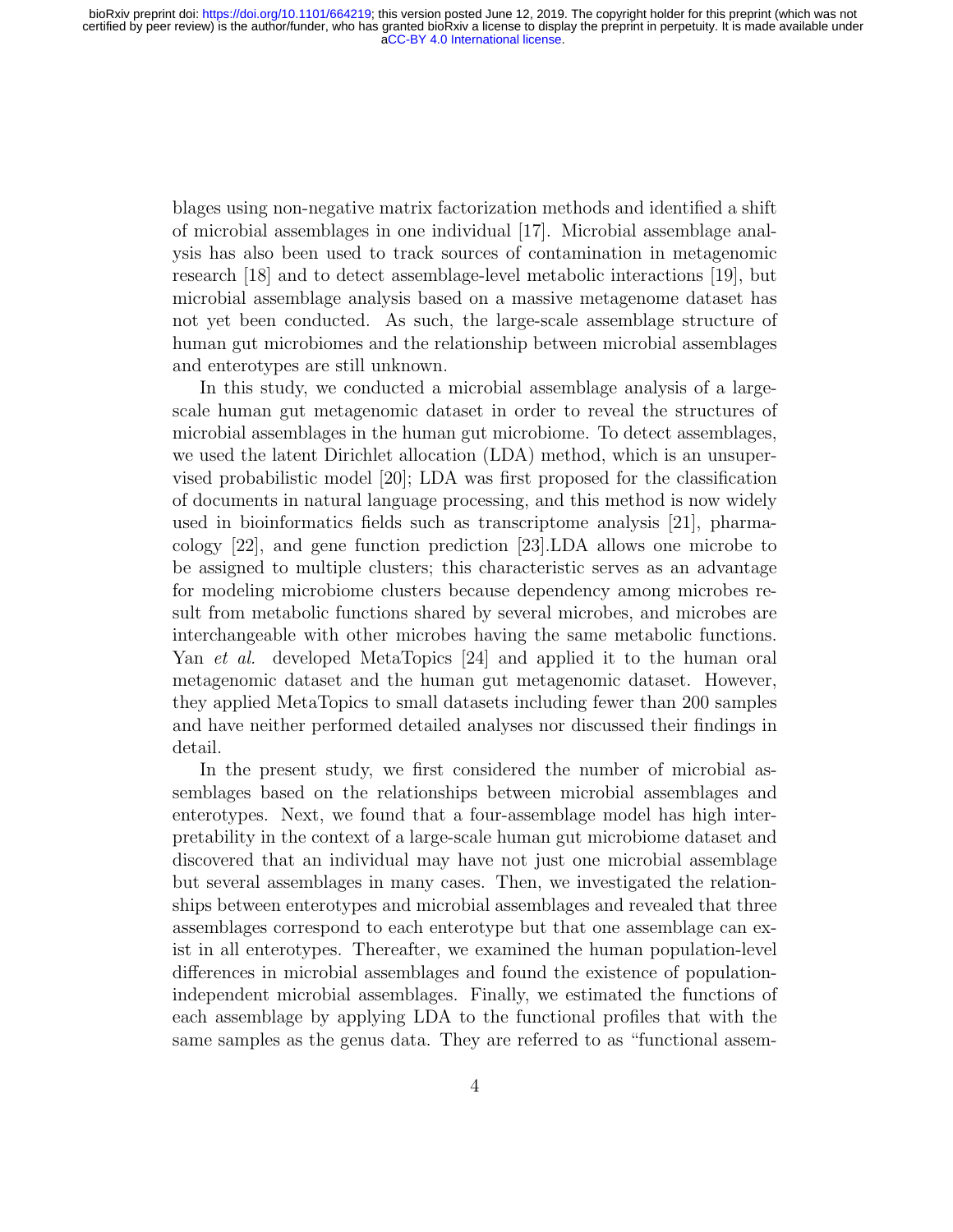blages" in later analyses.

## Materials and methods

#### Metagenomic dataset and preprocessing methods

We used the large-scale human gut metagenome dataset constructed by Nishijima et al. [25]. This dataset consisted of gut metagenomic data from 861 healthy adults from 12 countries. The taxon of each sequencing read was assigned by mapping the read to a reference genome dataset consisting of 6,149 microbial genomes.

We used genus as the taxonomic rank for each sequencing read because genus rank has been used in previous studies including enterotype analysis. We calculated the normalized number of occurrences of each genus in each individual so that the total number of occurrences of all genera per individual would be 10,000 (because LDA cannot be applied to datasets consisting of fractional values). After these preprocessing steps, the number of different genera included in the dataset became 252.

In functional assemblage analysis, we used the Kyoto Encyclopedia of Genes and Genomes (KEGG) [26] orthology annotated data as functional profiles. This dataset was also constructed by Nishijima et al. [25]. We calculated the normalized number of occurrences of each KEGG orthology in each individual, such that the total number of occurrences of all genera per individual would be 100,000. After these preprocessing steps, the number of different KEGG orthologies included in the dataset was 1790.

#### LDA for modeling the human gut microbiome

The probabilistic LDA model [20] can be used to estimate K microbial assemblages in whole human gut metagenomic datasets, where  $K$  is a given parameter. In the LDA model, each metagenome sample  $s_i$  ( $i \in \{1, ..., 861\}$ ) has a multinomial distribution with parameter  $\theta_i = {\theta_{i,k}}_{k=1}^K$  over microbial assemblages where  $\theta_{i,k}$  is the occurrence probability of the k-th assemblage in the *i*-th sample; each microbial assemblage  $a_k$  ( $k \in \{1, ..., K\}$ ) has a multinomial distribution with parameter  $\phi_k = {\phi_{k,j}}_{j=1}^{252}$  over genera  $g_j$  $(j \in \{1, ..., 252\})$ , where  $\phi_{k,j}$  is the occurrence probability of the j-th microbe in the k-th assemblage.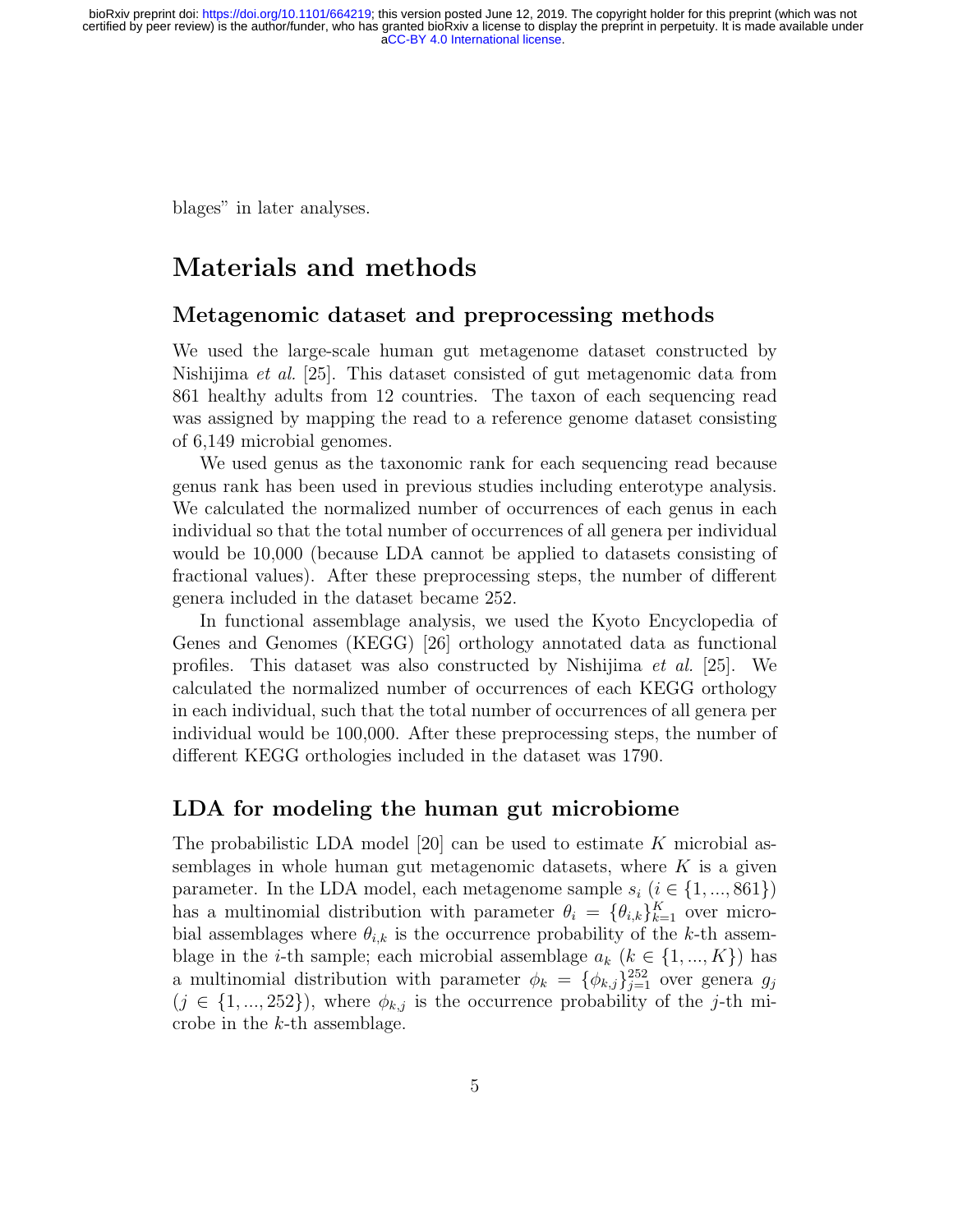A microbial assemblage with high probability in an individual means that the individual tends to have that particular microbial assemblage in the gut microbiome, and a genus with high probability in a microbial assemblage means that the microbial assemblage tends to have that particular genus. In addition, the LDA model has prior distributions of  $\theta_i$  and  $\phi_k$  provided by the Dirichlet distribution whose hyperparameter is  $\alpha$  and  $\beta$ , respectively. In this research, we used 0.1 and 0.05 as the initial values of all the elements of  $\alpha$ and  $\beta$ , respectively.

The LDA parameters ( $\theta$  and  $\phi$ ) can be learned from the dataset in an unsupervised manner. Various parameter inference methods for the LDA model have been proposed, and we used the variational Bayes (VB) method [20], which maximizes the approximation of a marginal likelihood, called the variational lower bound (VLB) score, by updating the parameter iteratively from random initial parameters. We concluded the iteration of the parameter update when the change in the VLB score between the previous and current step was less than 10<sup>-6</sup>. Finally, we estimated each  $\theta_i$  and  $\phi_k$  as the expectation values of the distribution estimated by the VB method. We conducted 10 trials for each  $K = 2, 3, 4, 5$  and adopted the estimated parameter with the highest VLB score among all trials for each  $K$ . In addition, we updated the hyperparameters  $\alpha$  and  $\beta$  from the initial values using a fixed point iteration method in the parameter learning step [27]. Based on previous research about LDA hyperparameter settings [28], we estimated the parameter so that each element of  $\alpha$  differed from the others but all elements of  $\beta$  have the same value. Furthermore, in the functional assemblage analysis, the experimental conditions and methods were the same as those explained above. In addition, K was set at the same number as the microbial assemblages.

#### Calculation method of entropy scores

To quantify the bias in the occurrence frequency for each element in the estimated probability distribution, we calculated the entropy scores of the occurrence distribution of the assemblage for each sample and for each genus. In a multinomial distribution, a high entropy score means that the distribution is similar to the uniform distribution, and a low score means that the distribution tends to take a specific value. The entropy score  $H(a|s_i)$  of the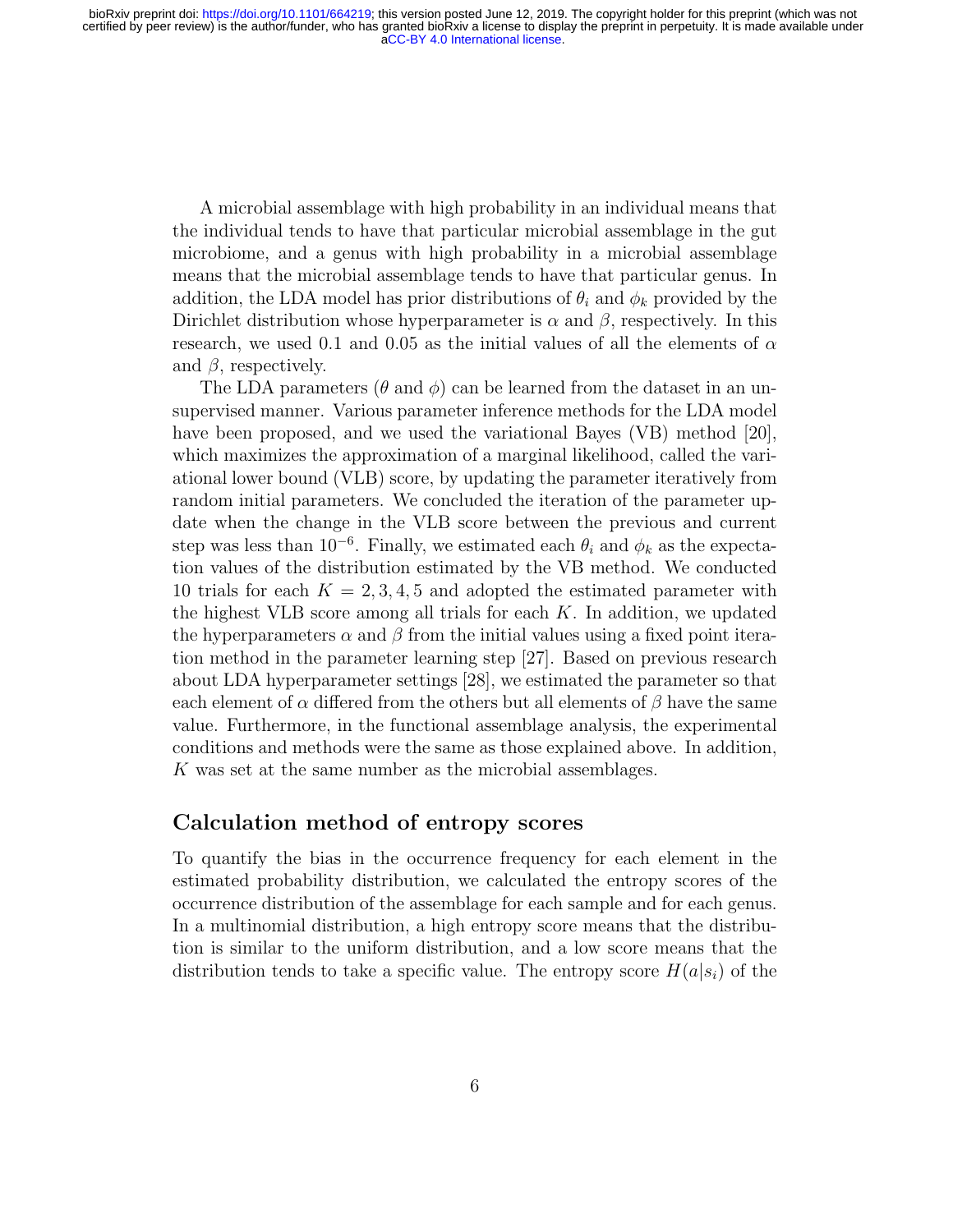assemblages  $a = \{a_k\}_{k=1}^K$  for each sample  $s_i$  was calculated as follows:

$$
H(a|s_i) = -\sum_{k=1}^{K} P(a_k|s_i) \log P(a_k|s_i).
$$
 (1)

As  $P(a_k|s_i)$  is equal to  $\theta_{i,k}$ , we can directly calculate this score using the estimated LDA parameters. The entropy score  $H(a|g_i)$  of the assemblages  $a = \{a_k\}_{k=1}^K$  for each genus  $g_j$  was calculated as follows:

$$
H(a|g_j) = -\sum_{k=1}^{K} P(a_k|g_j) \log P(a_k|g_j), \qquad (2)
$$

$$
P(a_k|g_j) \propto P(g_j|a_k)P(a_k) \tag{3}
$$

where  $P(g_j|a_k)$  is equal to  $\phi_{k,j}$  and the average probability of all  $\theta_{i,k}$  was used as  $P(a_k)$ .

### Results

#### Cluster analysis of the human gut microbiome enterotypes

In order to investigate the relationship between enterotypes and assemblages in the following analysis, we classified individual samples into three clusters using the PAM clustering method. We verified that the dominant genus in each identified cluster were Bacteroides, Prevotella, and Blautia, and these genera were specific to each cluster (Additional File 1, Figure S1). These results are consistent with the previous enterotype research, in which three enterotypes were identified in the human gut microbiome: Bacteroides dominant type, *Prevotella* dominant type, and *Ruminococcus* and *Blautia* dominant type [12]. Hence, we called these clusters the B-type, P-type, and R-type, respectively.

#### Analysis of the human gut microbial assemblage profiles estimated by LDA

We conducted estimates of the 2–5-assemblage LDA model parameters to find the model that has the highest interpretability of relationships between enterotypes and assemblages. Fig. 2 shows the assemblage distributions for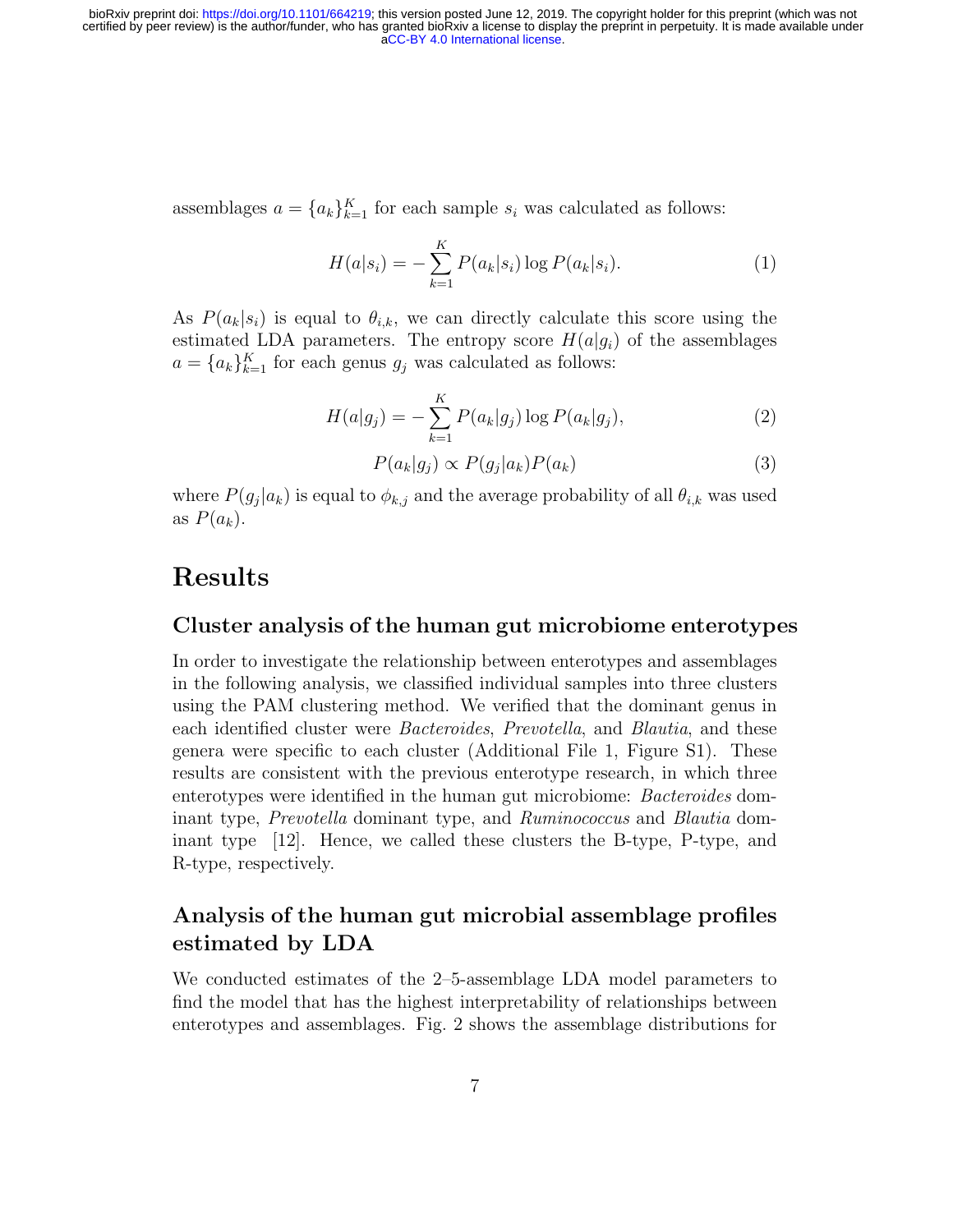each enterotype obtained by each model. The two-assemblage model identified the B-type specific assemblage and P- and R-type specific assemblage (IDs 1 and 2 in Fig. 2a). The three-assemblage model estimated the assemblages corresponding to each enterotype (Fig. 2b). In addition to these enterotype-specific assemblages, the four- and five-assemblage models estimated the general assemblage that appears in *all* the enterotypes (Fig. 2cd). The strength of LDA is that it is possible to obtain such an assemblage. The five-assemblage model estimated two general assemblages (IDs 4 and 5 in Fig. 2d), and it seems to be difficult to identify these assemblages because they are equivalent to enterotypes. In other words, the two assemblages of the five-assemblage model had the same occurrence pattern for enterotypes. Therefore, we used the four-assemblage model in this study. Note that the existence of a general assemblage is not trivial in models with four or more assemblages because there are not always genera that appear in all enterotypes. In the following analysis, we call the assemblages with IDs 1, 2, and 3 the "B-assemblage," "P-assemblage," and "R-assemblage," respectively, because these assemblages appeared specifically in the B-, P-, and R-type individuals, respectively (Fig. 2c). In addition, we call the assemblage with ID 4 the "C-assemblage."

Next, we investigated the kinds of genera that constituted each microbial assemblage. Fig. 3 shows the genus distribution of each microbial assemblage estimated by LDA (*i.e.*,  $\phi_k = {\phi_{k,j}}_{j=1}^{252}$  in the previous section). Band P-assemblages mainly consisted of one dominant genus, Bacteroides and Prevotella, and the relative frequencies were 71% and 66%, respectively. On the other hand, R- and C-assemblages consisted of genera with medium occurrence frequencies. The genera that constituted the R-assemblage were Blautia (22%), Bifidobacterium (20 %), and Ruminococcus (8.6 %), among others. The C-assemblage consisted of Clostridium (18%), Eubacterium (15  $\%$ ), and unclassified *Firmicutes* (13  $\%$ ), among others.

In the LDA model, a genus can appear in several microbial assemblages. We investigated whether genera occurred in just one specific assemblage or not using the entropy scores of the assemblage occurrence distributions for genera (Eq. 2). Fig. 4a shows a histogram of the entropy scores for all genera, and two peaks, at 0.00–0.125 and 0.50–0.75, were observed in the distribution. The former peak represents assemblage-specific genera, and Bacteroides and Prevotella belonged to this group (Additional File 1, Table S1). The latter peak represents a genus appearing in several but not all assemblages, and Ruminococcus and Blautia belong to this group (Additional File 1, Table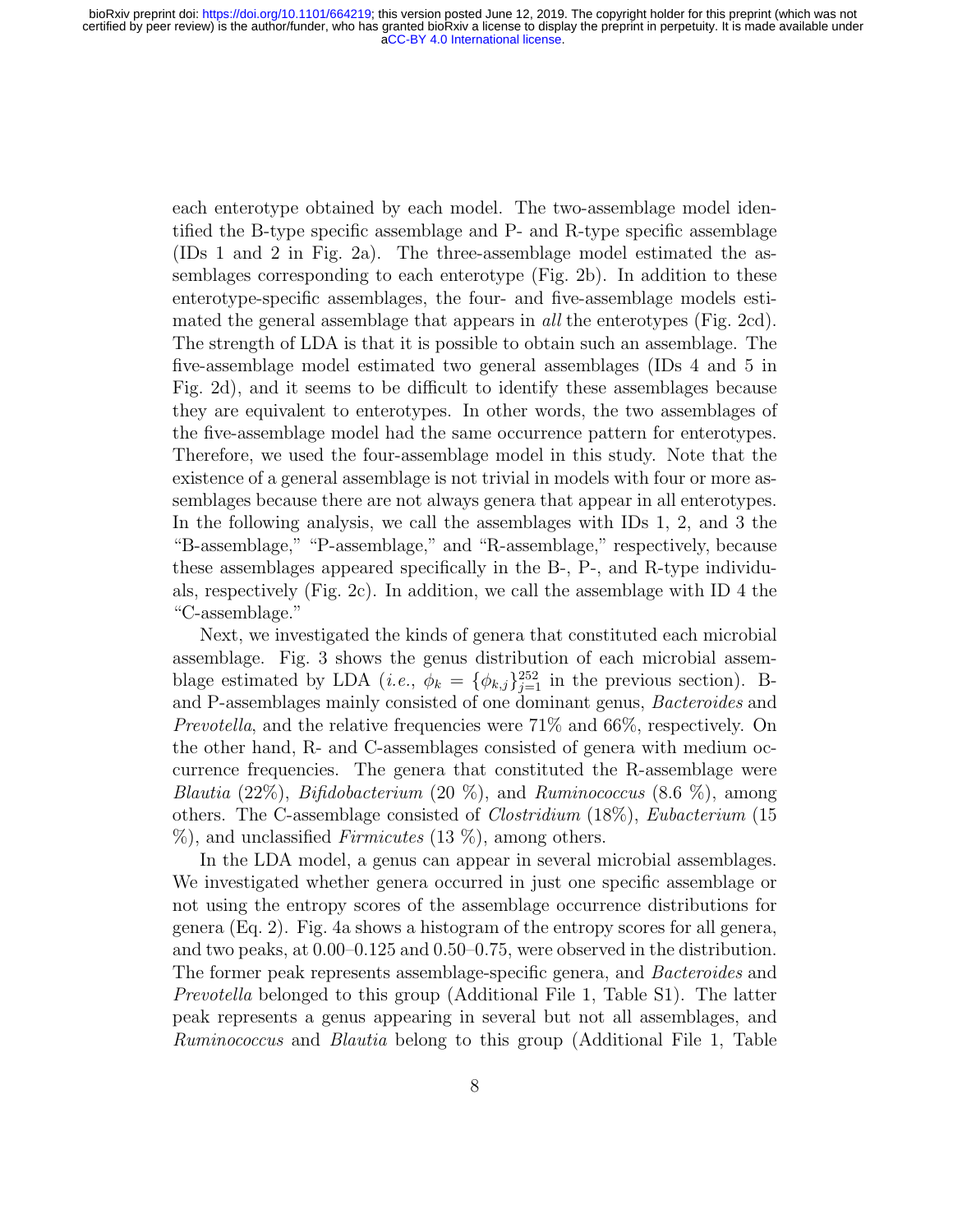S1). Several genera showed high entropy scores, which indicates they are universal genera among assemblages (Additional File 1, Figure S2). As such, occurrence tendencies of the assemblages for each genus varied (Additional File 1, Table S1).

Then, we calculated the entropy scores of the assemblage occurrence distributions (Eq. 1) for each individual (Fig. 4b). The distribution of the entropy score was unimodal, and the median was 0.7805. These results suggest that most individuals have multiple but not all microbial assemblages. In addition, we examined compositions of microbial assemblages for each individual (Additional File 1, Figure S3) and found that co-occurrence tendencies between microbial assemblages were not uniform. That is, P- and R-assemblages tended to exist exclusively in each sample, but B- and Cassemblages could coexist with other assemblages.

#### Relationships between microbial assemblages and enterotypes

We investigated the relationships between microbial assemblages and enterotypes to reveal how assemblages appear in enterotypes.

Fig. 5a shows the relationship between microbial assemblages and enterotypes. While B-, P-, and R-assemblages correspond to three enterotypes as mentioned above, the C-assemblage was observed in all three enterotypes. This result suggests that the dominant microbial assemblages of each enterotype differ from each other but there is an assemblage of non-dominant genera that can exist in all enterotypes. To confirm this interpretation, we investigated the occurrence tendency of the genera mainly appearing in each assemblage. Here, each genus was regarded as mainly appearing in the assemblage of the highest  $P(a_k|q_i)$  (Eq. 3). Fig. 6 shows the relative abundance of genera in each individual, which was constructed by Nishijima et al. [25]. We found that the genera mainly appearing in the C-assemblage occurred in all enterotypes and that the genera mainly appearing in the R-assemblage occurred in R-type individuals. These results were supported by the estimated parameters shown in Fig. 5a. In addition, the genera mainly appearing in the B-assemblage, other than Bacteroides occurring in the B-type, was 2.05 times as frequent as in the other enterotypes. The genera mainly appearing in the P-assemblage, other than Prevotella occurring in P-type, was 3.00 times as frequent as in the other enterotypes.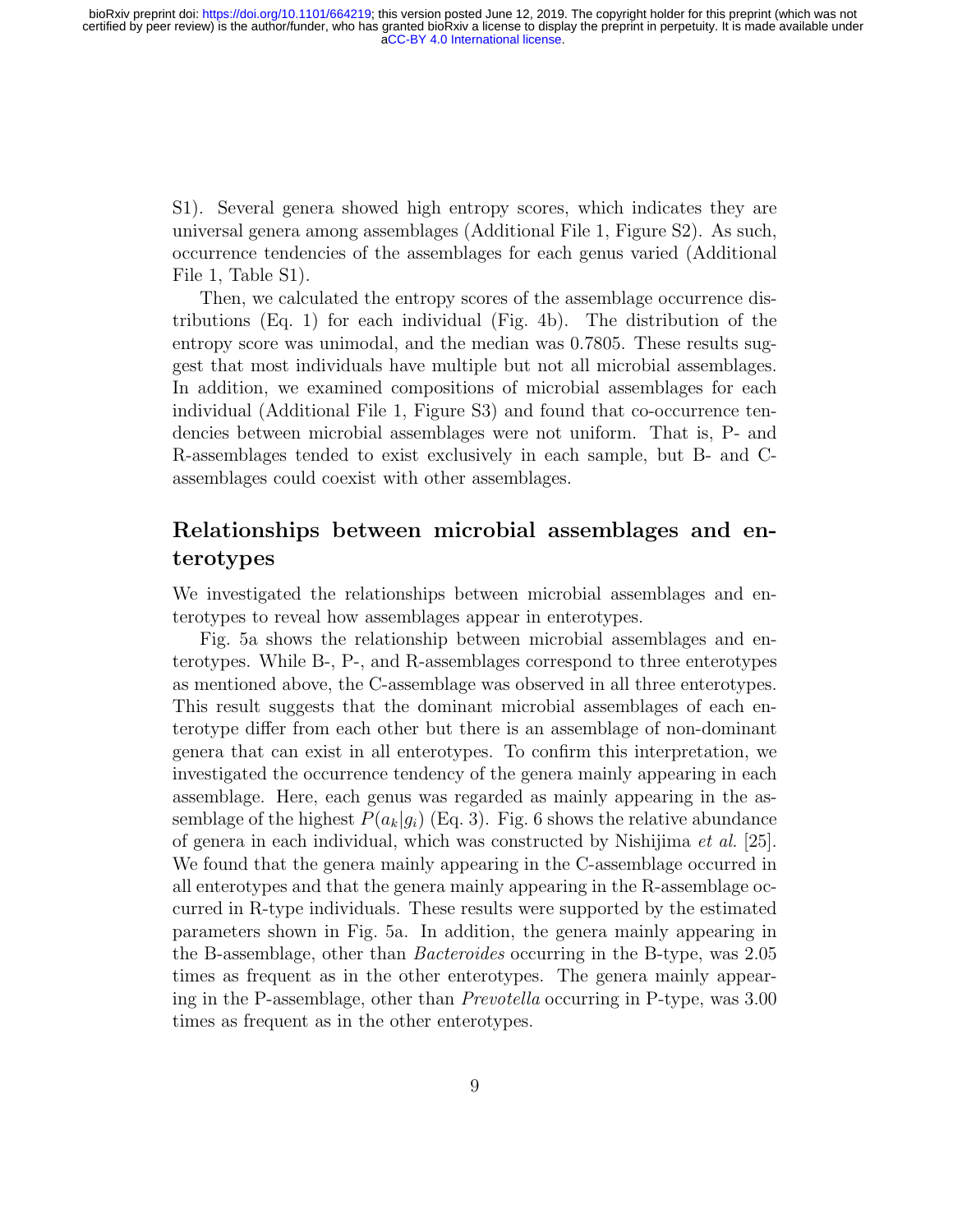### Correlations between microbes in the same or different assemblages

We examined the relationship between microbes in the same or different assemblages to determine the significance of the assemblages. Fig. 7a shows the Spearman's correlation coefficients between the major genera of the B-, P-, R-, and C-assemblages, and suggests that the genera of the same assemblage are correlated with each other. To verify this suggestion, we conducted a correlation test, and most genera from the same assemblage were significantly correlated (Fig. 7b) at  $p < 0.01$  (two-sided test, after Benjamini–Hochberg correction[29]). Some genera (i.e., Eubacterium, Faecalibacterium, Dorea, Ruminococcus, Streptococcus, and Catenibacterium) were significantly correlated with many genera in other assemblages. These results are consistent with the fact that their  $P(a_k|g_i)$  (in Eq.3) is high for multiple assemblages. For example, *Ruminococcus* has a positive correlation with the genera mainly appearing in the R-assemblage. Indeed, Ruminococcus has a high association with the R-assemblage even though its main assemblage is the C-assemblage (Additional File 1, Figure S4). These results indicate that the LDA model can capture the assemblages as groups of correlated genera. Fig. 7a also shows high correlation coefficients between the genera mainly appearing in the R-assemblage. This observation may be affected by many Japanese samples, which have high R-assemblage abundance as mentioned below.

#### Relationships between microbial assemblages and countries

We investigated the relationships between microbial assemblages and countries to observe tendencies of the assemblages among host countries.

Fig. 5b shows the average assemblage distributions of individuals for each country. We discovered that the occurrence distributions of microbial assemblages vary from country to county; for example, Japan and Austria tend to have R-assemblages while Malawi and Venezuela tend to have P-assemblages. On the other hand, the C-assemblage was frequently found in all countries except Japan. Note that Nishijima et al. reported that the Japanese gut microbiome was characterized by low abundance of Clostridium and unclassified Firmicutes, which are main components of the C-assemblage (Table 2) based on the same dataset [25]. Incidentally, Eubacterium and Faecalibacterium, which are abundant genera in the C-assemblage, were not less abundant in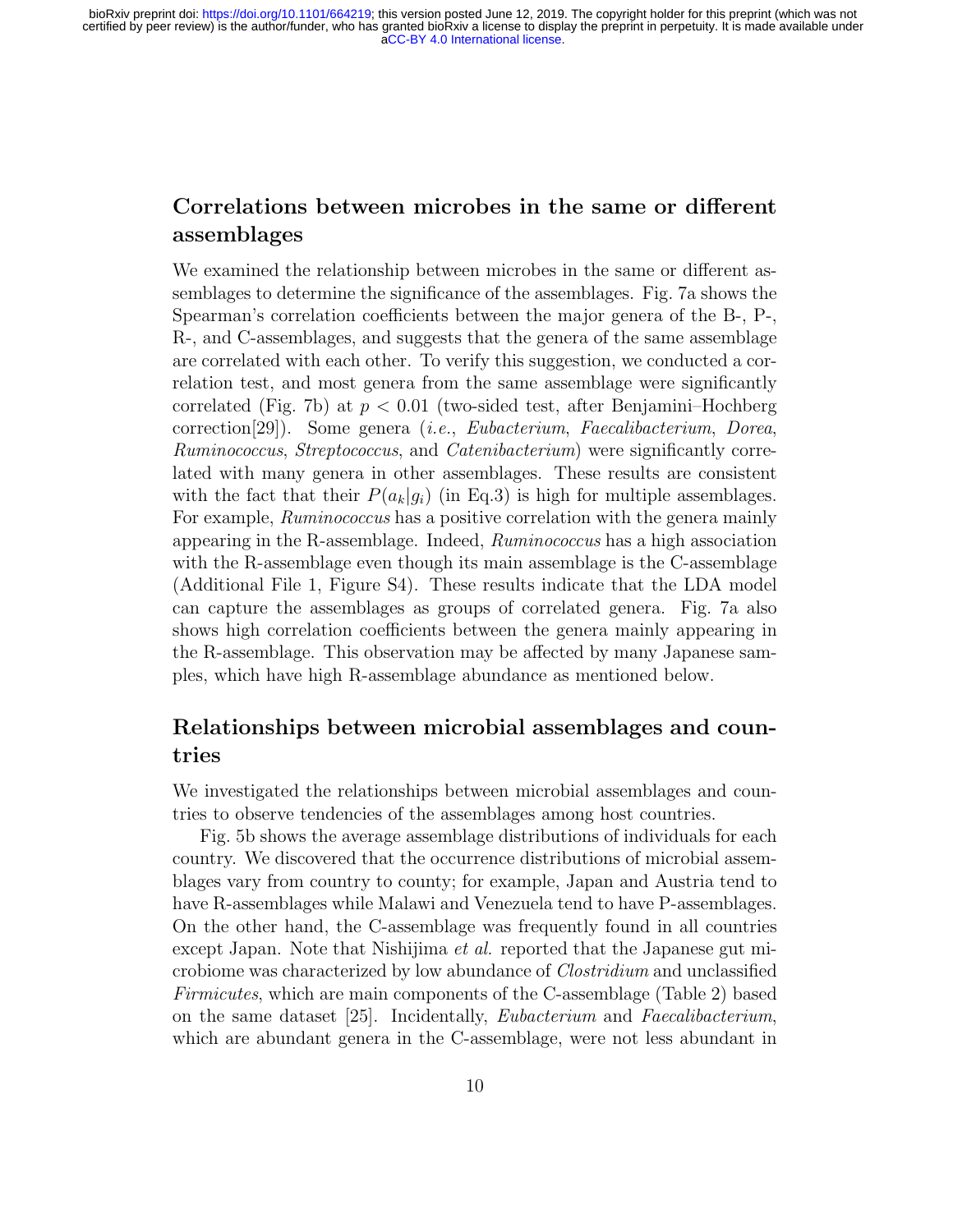the Japanese population in comparison with other countries (Additional File 1: Figure S5).

### Correlations between microbial assemblages and butyrateproducing functions

Dominant genera in the C-assemblage included butyrate-producing bacteria. Thus, we examined correlations between microbial assemblages and butyrate-producing functions (K00929: butyrate kinase, K01034: acetate CoA/acetoacetate CoA-transferase alpha subunit, and K01035: acetate CoA/acetoacetate CoA-transferase beta subunit). Fig. 8 indicates the Pearson's correlation coefficients between microbial assemblages and butyrate-producing functions, showing that the C-assemblage is positively correlated with all three functions ( $p < 0.01$ , two-sided test, after Benjamini–Hochberg correction). However, the P- and R-assemblages were negatively correlated with some functions, and B-assemblage was positively correlated with only K00929, concurrent with the finding that Bacteroides fragilis has only K00929 of three functions[30].

#### Functional profiles of each microbial assemblage

To discuss the functional profiles of the microbial assemblages, we applied LDA for individual functional profiles, using the same K number as microbial assemblages, referring to each of them as functional assemblages. We first investigated the correlation between microbial assemblages and functional assemblages. Supplementary Figure S6 (Additional File 1) shows that functional assemblages have a one-to-one correspondence with microbial assemblages. Therefore, we regarded functional assemblages as functional profiles of microbial assemblages in further analyses. We determined the abundances of functional categories for each assemblage (Additional File 1: Figure S7) and investigated the assemblages with the largest relative abundance for each functional category (Table 1). This table shows that metabolic functions of glycan/lipid, terpenoid/nucleotide, and vitamin/amino acid are abundant in B-, P-, and R-assemblages, respectively. In addition, no metabolic functions were abundant in the C-assemblage; however, general functional categories including the immune system and translation are abundant.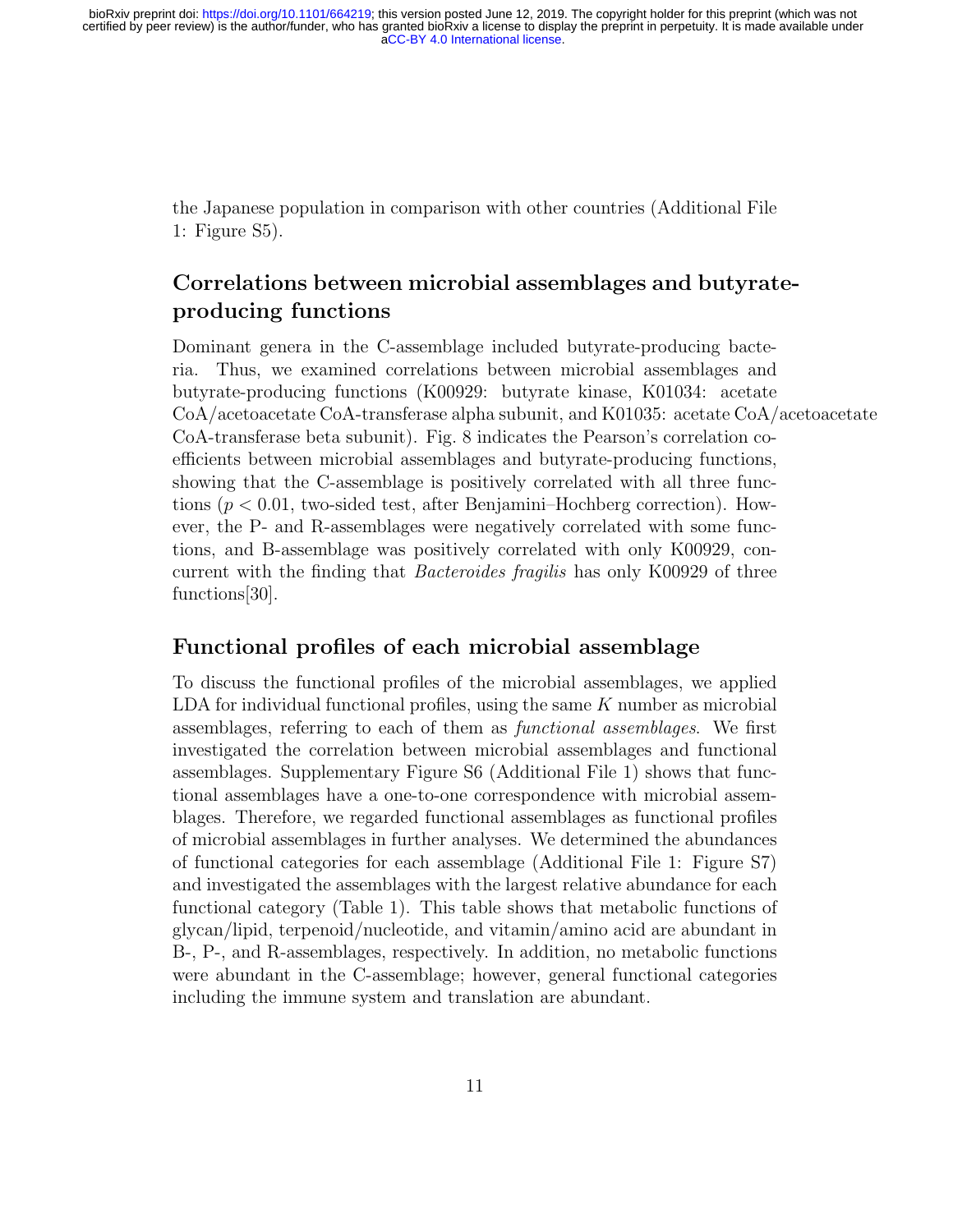### **Discussion**

In this study, we used LDA for the detection of microbial assemblages in population-scale human gut microbiome data and discovered four microbial assemblages. Among these assemblages, while three assemblages (B-, P-, and R-assemblages) specifically emerged in the corresponding enterotypes (B-, P-, and R-types), the C-assemblage was frequently observed in every enterotype. As conventional cluster analysis of the sample focuses on the dominant genus of a cluster and the differences among clusters, the existence of non-dominant but shared microbial assemblages among individuals may have been overlooked. The detection of the C-assemblage suggested that LDA is a powerful approach for revealing the assemblage structure in massive metagenomic datasets. In addition, we found that LDA can estimate assemblages as groups of correlated microbes from the correlation analysis.

To determine  $K$ , i.e., the number of assemblages, we used the ad-hoc method to capture characteristics for each enterotype with high interpretability. This task, called "model selection," is typically difficult for mixed models. Some methods for this task have been suggested [31, 32]. Yan et al. used cross-validation, one of the methods selecting the model with the highest likelihood against the test data. However, these methods tend to overestimate K, leading to presenting difficulties in clarifying the association between enterotypes and assemblages. Indeed, Yan *et al.* estimated  $K = 60$ , although the number of samples was less than that of the samples used in this study.

As mentioned above, the genera mainly appearing in the B- and Passemblages tend to occur in the B- and P-types, respectively. The genera specifically appearing in the B- and P-types were reported to have functions for metabolizing protein/animal fat and carbohydrates, respectively [33], and the genera mainly appearing in the B- and P-assemblages may consequently have functions for metabolizing protein/animal fat and carbohydrates, respectively. We could confirm that lipid metabolism functions were abundant in the B-assemblage through functional assemblage analysis. This result suggests that the B-assemblage in the human gut becomes dominant through a fat-rich diet. In the same way, the genera mainly appearing in the C-assemblage may have functions that do not correspond with dietary habits because they appeared in all enterotypes. This suggestion is concurrent with the finding that immune cells and translation are abundant in the C-assemblage.

There are two notable issues about the C-assemblage. First, the C-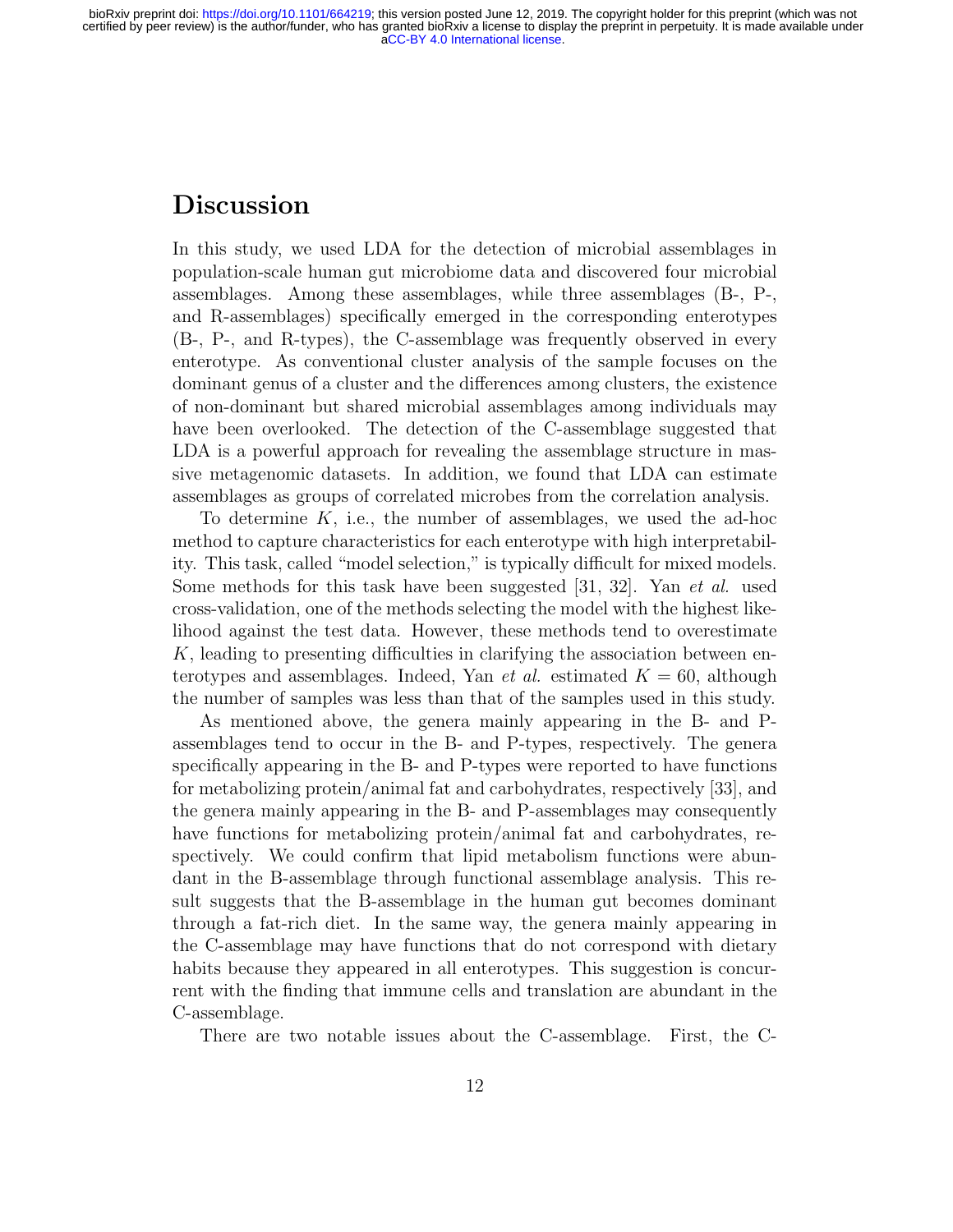assemblage can coexist with all of the other three assemblages, which was found in almost all countries. In other words, genera mainly appearing in the C-assemblage were generalists in the human gut environment [34, 35]. While generalists can adapt to diverse environments, they were not specialized to particular environments unlike specialists. This difference in survival strategy may be the reason the genera mainly appearing in the C-assemblage were not dominant genera in the human gut microbiome. Second, it is therefore possible that the C-assemblage is the core gut microbiome [9, 36]. However, C-assemblage abundance is not consistent from person to person; as such, what determines the existence of C-assemblage in the gut microbiome? The dominant genera of the C-assemblage (i.e., Clostridium, Eubacterium, Faecalibacterium, Roseburia, Coprococcus, and Butyrivibrio) include representative butyrate-producing species (Table 2) [37, 38]. In addition, we found that the C-assemblage had correlations with the three butyrate-producing functions. Butyrate is known to have anti-inflammatory effects [39] and to be associated with IBD, type-2 diabetes, and colorectal cancer [40, 41, 42]. Therefore, Cassemblage abundance may indicate the health of hosts, although the dataset used in this study contains only healthy individuals. In addition, we found that ages and BMI did not relate to the presence of the C-assemblage (Additional File 1: Figure S8). Further research is accordingly required, such as comparisons of C-assemblage abundance between individuals with and without a disease.

We envision two future directions for applications of LDA to metagenomic data. The first is the application to more diverse datasets. Metagenomic data have been sampled from not only human guts but also various environments such as the atmosphere [43], ocean [44], and soil [45]. Application of LDA to these data should help reveal the structure of microbial assemblages at a global-scale [46]. The second is the extension of the LDA model because LDA has high model extensibility. Indeed, many extended LDA models have been proposed for natural language processing [47, 48, 49, 50]. The application of these extended LDA models to metagenomic analysis is a fascinating research focus for further elucidation of microbial assemblage structure. For example, applying supervised topic models [51], which utilize label information to estimate assemblage structures, to patient metagenomic data could detect microbial assemblages related to disease. The pachinko allocation model [47], which models hierarchical assemblage structures, may be useful for revealing sub-assemblages within an assemblage. A transition in assemblage composition could be estimated from time-series data from human gut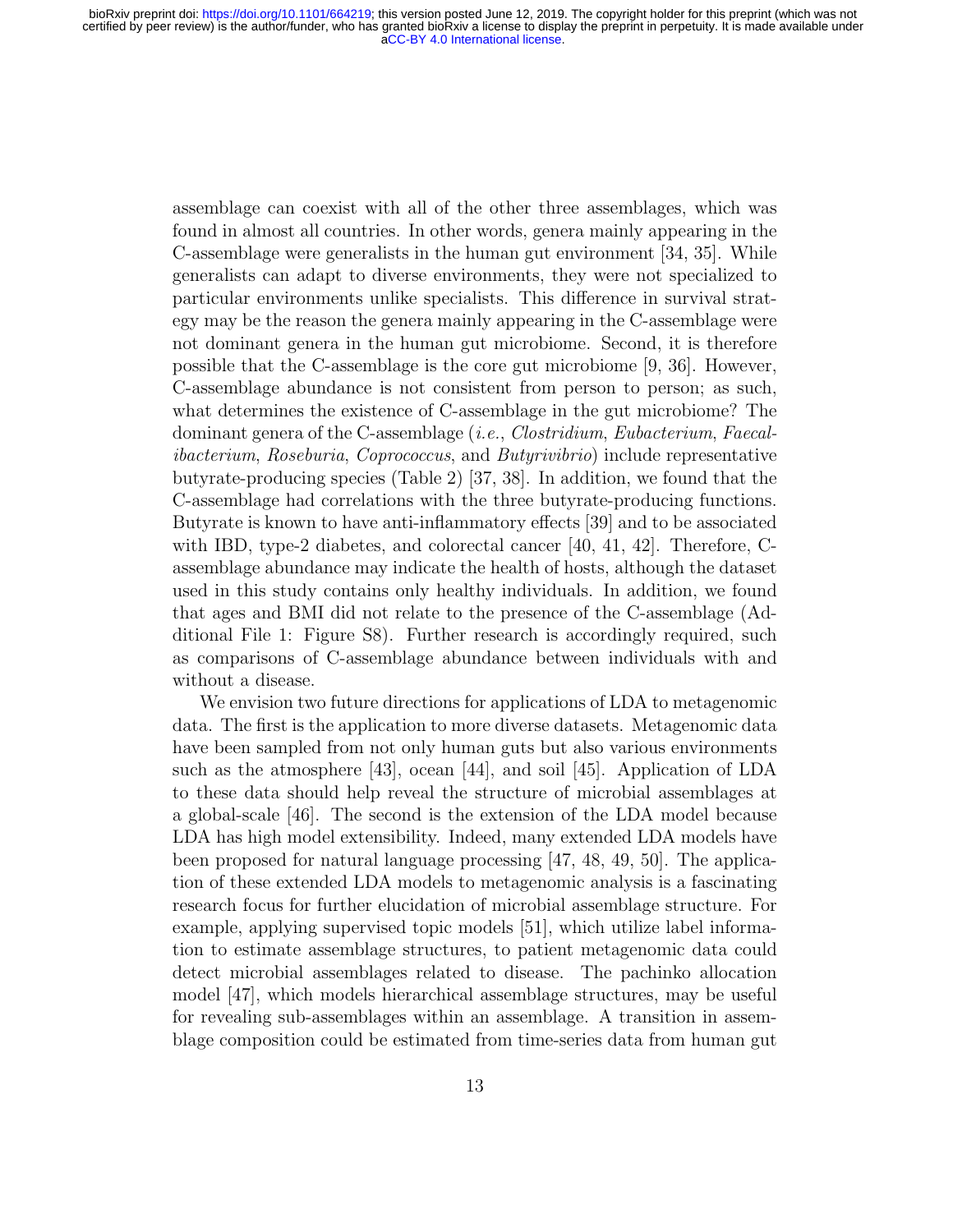microbiomes<sup>[52]</sup> using the topic tracking model<sup>[50]</sup>.

# Conclusions

In this study, we conducted an assemblage analysis on a large-scale human gut metagenome dataset using LDA. While three assemblages specifically emerged that corresponded to enterotypes, the C-assemblage was frequently observed in all three enterotypes. Interestingly, the dominant genera of the C-assemblage include representative butyrate-producing species. LDA is a powerful method for detecting microbial assemblages, and it has the potential to reveal the structure of the human gut microbiome.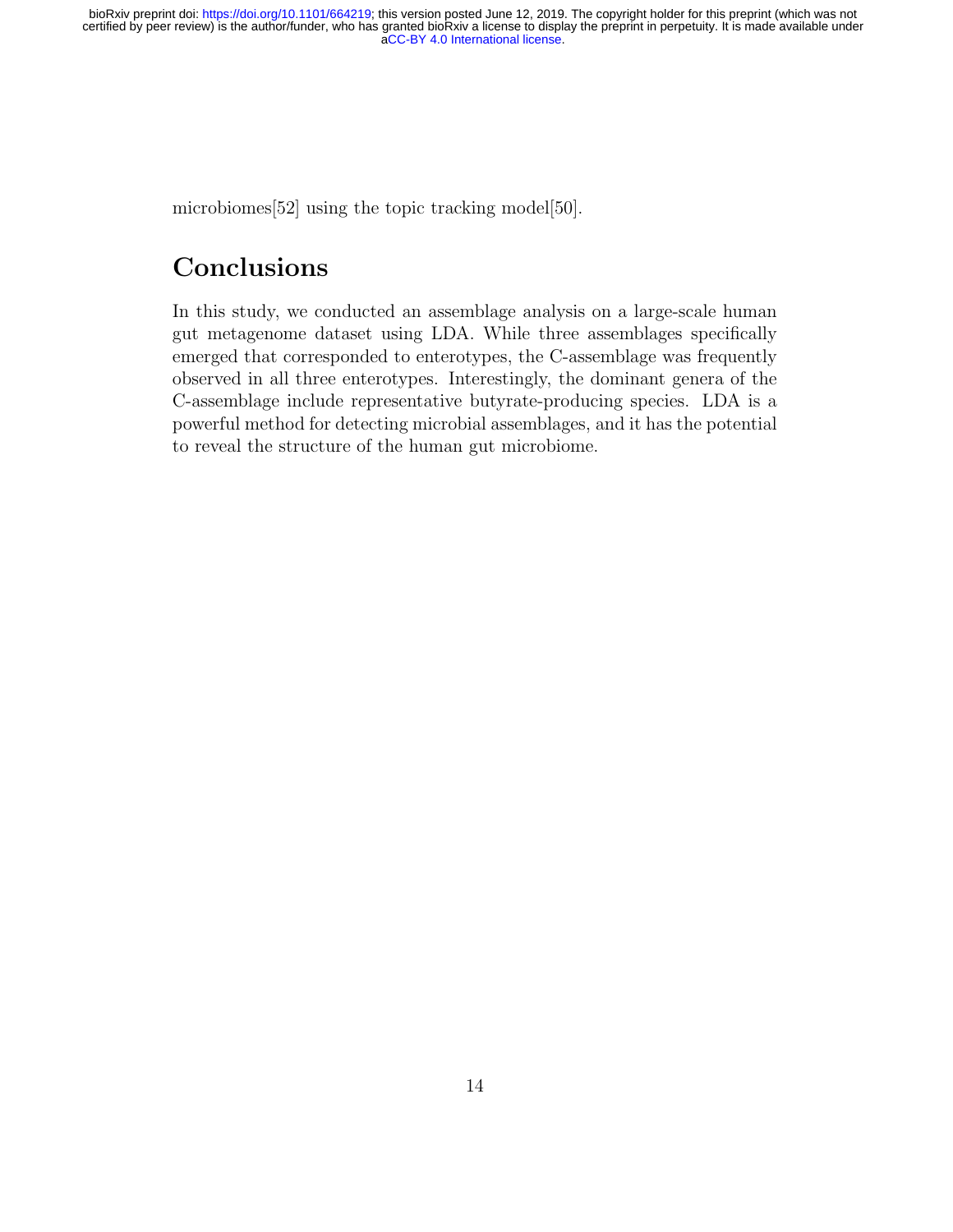# List of abbreviations

LDA: latent Dirichlet allocation IBD: inflammatory bowel disease PAM: partitioning around medoids DMM: Dirichlet multinomial mixture VB: variational Bayes VLB: variational lower-bound

# Ethics approval and consent to participate

Not applicable.

# Consent for publication

Not applicable.

# Availability of data and material

Supplementary material is available from the journal website.

# Funding

This work was supported by the Ministry of Education, Culture, Sports, Science and Technology (KAKENHI) (grant numbers JP16H05879, JP16H01318, JP16H02484, and 17K20032 to MH)

# Competing interests

The authors declare that they have no competing interests.

# Author's contributions

M. Hamada and TF conceived the study. M. Hamada supervised this study. SN and M. Hattori processed the data. SH implemented the method and performed all the computational experiments. SH, SN, TF, and M. Hamada analyzed the results. TF, SH, and M. Hamada wrote the draft manuscript,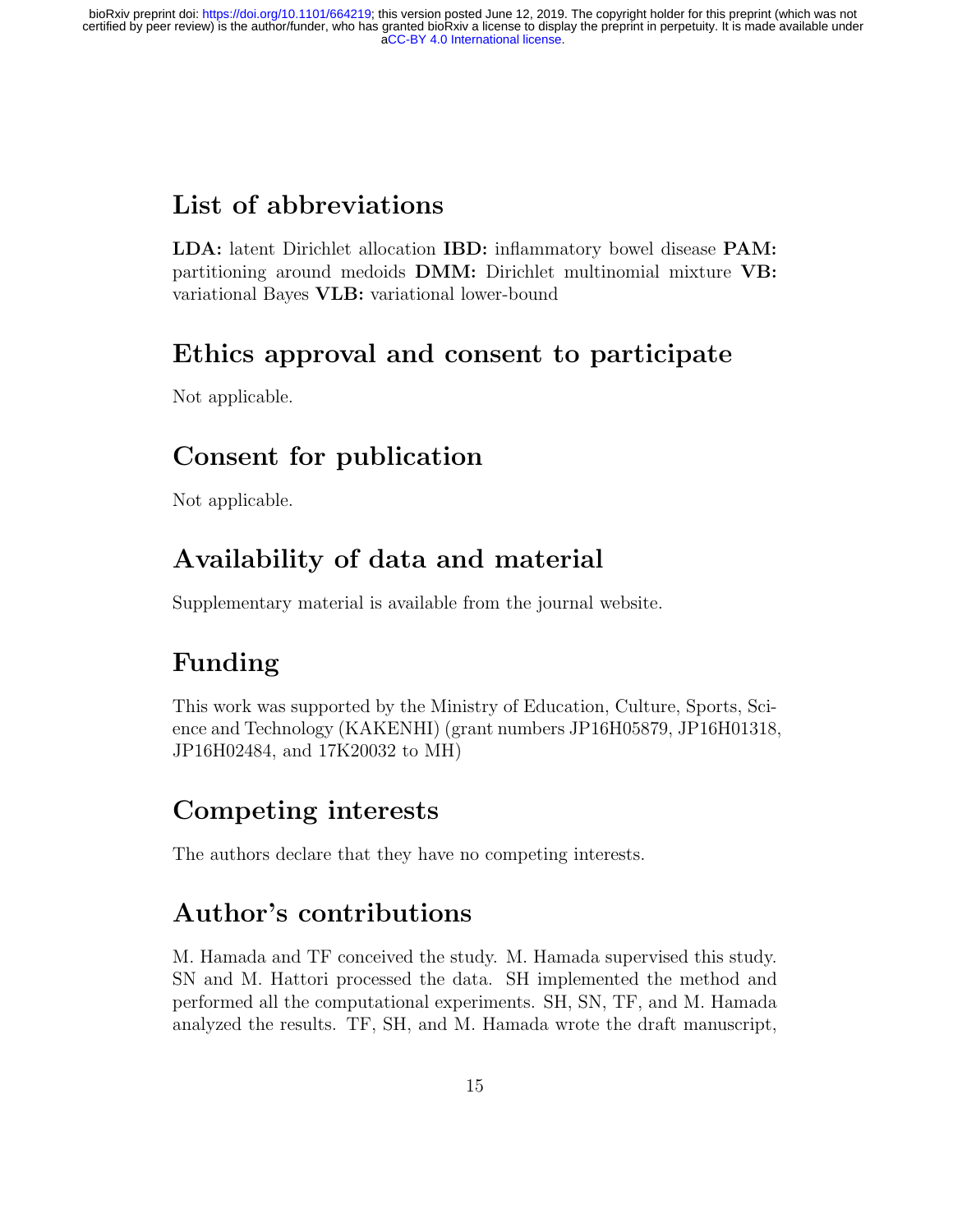> and SN and M. Hattori revised it critically. All authors read and approved the final manuscript.

## Acknowledgements

The computations in this research were performed using the supercomputing facilities at the National Institute of Genetics in Research Organization of Information and Systems.

## References

- [1] Ken Kurokawa, Takehiko Itoh, Tomomi Kuwahara, Kenshiro Oshima, Hidehiro Toh, Atsushi Toyoda, Hideto Takami, Hidetoshi Morita, Vineet K. Sharma, Tulika P. Srivastava, Todd D. Taylor, Hideki Noguchi, Hiroshi Mori, Yoshitoshi Ogura, Dusko S. Ehrlich, Kikuji Itoh, Toshihisa Takagi, Yoshiyuki Sakaki, Tetsuya Hayashi, and Masahira Hattori. Comparative Metagenomics Revealed Commonly Enriched Gene Sets in Human Gut Microbiomes. DNA Research, 14(4):169–181, January 2007.
- [2] Volker Mai, Quintece M. McCrary, Rashmi Sinha, and Michael Glei. Associations between dietary habits and body mass index with gut microbiota composition and fecal water genotoxicity: An observational study in African American and Caucasian American volunteers. Nutrition Journal, 8:49, October 2009.
- [3] Ilseung Cho and Martin J. Blaser. The human microbiome: At the interface of health and disease. Nature Reviews Genetics, 13(4):260– 270, April 2012.
- [4] R. J. Xavier and D. K. Podolsky. Unravelling the pathogenesis of inflammatory bowel disease. Nature, 448(7152):427–434, July 2007.
- [5] Adriana Giongo, Kelsey A. Gano, David B. Crabb, Nabanita Mukherjee, Luis L. Novelo, George Casella, Jennifer C. Drew, Jorma Ilonen, Mikael Knip, Heikki Hyöty, Riitta Veijola, Tuula Simell, Olli Simell, Josef Neu, Clive H. Wasserfall, Desmond Schatz, Mark A. Atkinson, and Eric W. Triplett. Toward defining the autoimmune microbiome for type 1 diabetes. The ISME journal, 5(1):82–91, January 2011.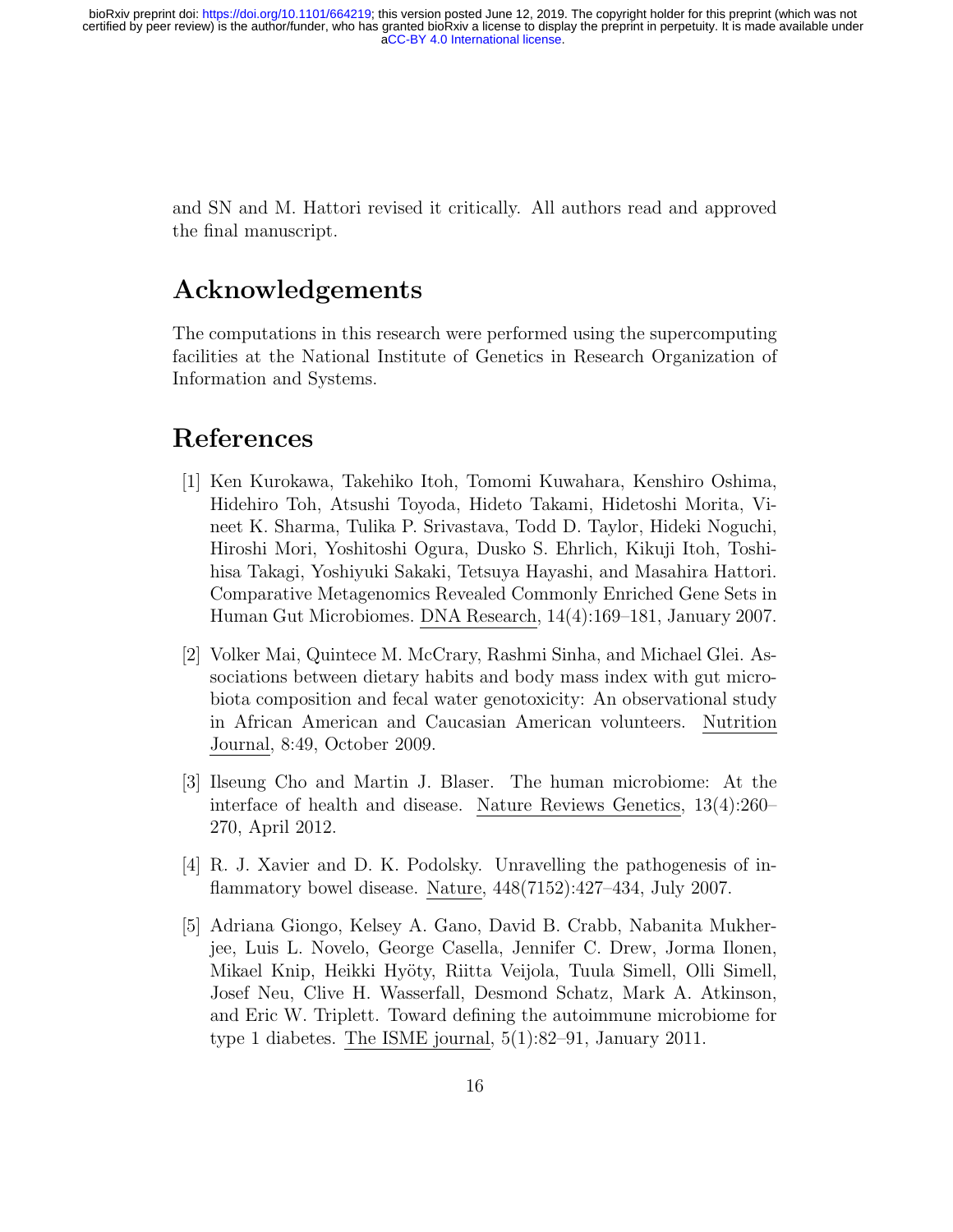- [6] Aleksandar D. Kostic, Dirk Gevers, Chandra Sekhar Pedamallu, Monia Michaud, Fujiko Duke, Ashlee M. Earl, Akinyemi I. Ojesina, Joonil Jung, Adam J. Bass, Josep Tabernero, José Baselga, Chen Liu, Ramesh A. Shivdasani, Shuji Ogino, Bruce W. Birren, Curtis Huttenhower, Wendy S. Garrett, and Matthew Meyerson. Genomic analysis identifies association of Fusobacterium with colorectal carcinoma. Genome Research, 22(2):292–298, February 2012.
- [7] Jennifer G. Mulle, William G. Sharp, and Joseph F. Cubells. The Gut Microbiome: A New Frontier in Autism Research. Current psychiatry reports, 15(2):337, February 2013.
- [8] Jose C. Clemente, Luke K. Ursell, Laura Wegener Parfrey, and Rob Knight. The impact of the gut microbiota on human health: An integrative view. Cell, 148(6):1258–1270, March 2012.
- [9] Peter J. Turnbaugh, Micah Hamady, Tanya Yatsunenko, Brandi L. Cantarel, Alexis Duncan, Ruth E. Ley, Mitchell L. Sogin, William J. Jones, Bruce A. Roe, Jason P. Affourtit, Michael Egholm, Bernard Henrissat, Andrew C. Heath, Rob Knight, and Jeffrey I. Gordon. A core gut microbiome in obese and lean twins. Nature, 457(7228):480–484, January 2009.
- [10] Junjie Qin, Ruiqiang Li, Jeroen Raes, Manimozhiyan Arumugam, Kristoffer Solvsten Burgdorf, Chaysavanh Manichanh, Trine Nielsen, Nicolas Pons, Florence Levenez, Takuji Yamada, Daniel R. Mende, Junhua Li, Junming Xu, Shaochuan Li, Dongfang Li, Jianjun Cao, Bo Wang, Huiqing Liang, Huisong Zheng, Yinlong Xie, Julien Tap, Patricia Lepage, Marcelo Bertalan, Jean-Michel Batto, Torben Hansen, Denis Le Paslier, Allan Linneberg, H. Bjørn Nielsen, Eric Pelletier, Pierre Renault, Thomas Sicheritz-Ponten, Keith Turner, Hongmei Zhu, Chang Yu, Shengting Li, Min Jian, Yan Zhou, Yingrui Li, Xiuqing Zhang, Songgang Li, Nan Qin, Huanming Yang, Jian Wang, Søren Brunak, Joel Doré, Francisco Guarner, Karsten Kristiansen, Oluf Pedersen, Julian Parkhill, Jean Weissenbach, MetaHIT Consortium, Maria Antolin, François Artiguenave, Hervé Blottiere, Natalia Borruel, Thomas Bruls, Francesc Casellas, Christian Chervaux, Antonella Cultrone, Christine Delorme, Gérard Denariaz, Rozenn Dervyn, Miguel Forte, Carsten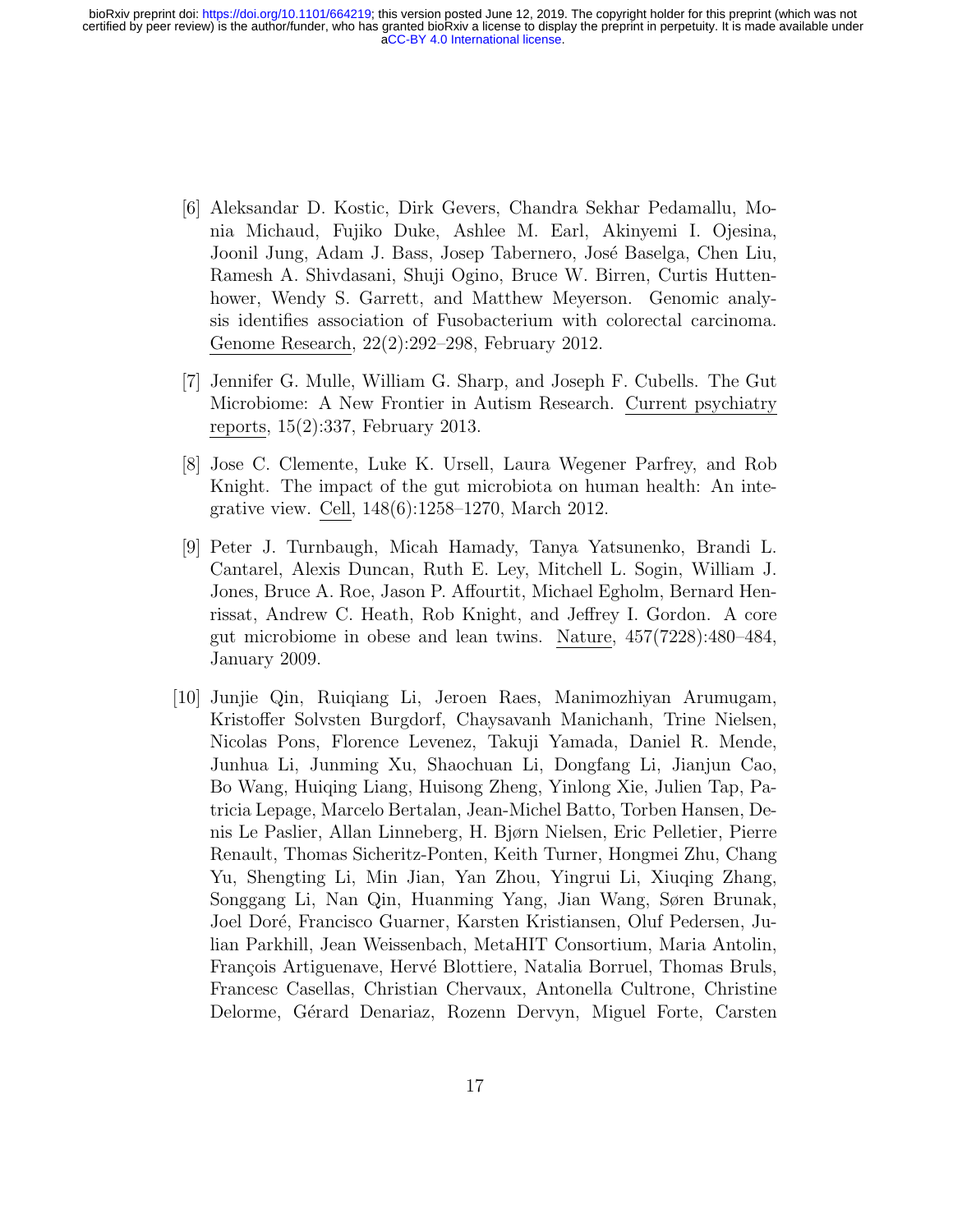Friss, Maarten van de Guchte, Eric Guedon, Florence Haimet, Alexandre Jamet, Catherine Juste, Ghalia Kaci, Michiel Kleerebezem, Jan Knol, Michel Kristensen, Severine Layec, Karine Le Roux, Marion Leclerc, Emmanuelle Maguin, Raquel Melo Minardi, Raish Oozeer, Maria Rescigno, Nicolas Sanchez, Sebastian Tims, Toni Torrejon, Encarna Varela, Willem de Vos, Yohanan Winogradsky, Erwin Zoetendal, Peer Bork, S. Dusko Ehrlich, and Jun Wang. A human gut microbial gene catalogue established by metagenomic sequencing. Nature, 464(7285):59–65, March 2010.

- [11] Tanya Yatsunenko, Federico E. Rey, Mark J. Manary, Indi Trehan, Maria Gloria Dominguez-Bello, Monica Contreras, Magda Magris, Glida Hidalgo, Robert N. Baldassano, Andrey P. Anokhin, Andrew C. Heath, Barbara Warner, Jens Reeder, Justin Kuczynski, J. Gregory Caporaso, Catherine A. Lozupone, Christian Lauber, Jose Carlos Clemente, Dan Knights, Rob Knight, and Jeffrey I. Gordon. Human gut microbiome viewed across age and geography. Nature, 486(7402):222–227, June 2012.
- [12] Manimozhiyan Arumugam, Jeroen Raes, Eric Pelletier, Denis Le Paslier, Takuji Yamada, Daniel R. Mende, Gabriel R. Fernandes, Julien Tap, Thomas Bruls, Jean-Michel Batto, Marcelo Bertalan, Natalia Borruel, Francesc Casellas, Leyden Fernandez, Laurent Gautier, Torben Hansen, Masahira Hattori, Tetsuya Hayashi, Michiel Kleerebezem, Ken Kurokawa, Marion Leclerc, Florence Levenez, Chaysavanh Manichanh, H. Bjørn Nielsen, Trine Nielsen, Nicolas Pons, Julie Poulain, Junjie Qin, Thomas Sicheritz-Ponten, Sebastian Tims, David Torrents, Edgardo Ugarte, Erwin G. Zoetendal, Jun Wang, Francisco Guarner, Oluf Pedersen, Willem M. de Vos, Søren Brunak, Joel Doré, MetaHIT Consortium (additional Members), María Antolín, François Artiguenave, Hervé M. Blottiere, Mathieu Almeida, Christian Brechot, Carlos Cara, Christian Chervaux, Antonella Cultrone, Christine Delorme, G´erard Denariaz, Rozenn Dervyn, Konrad U. Foerstner, Carsten Friss, Maarten van de Guchte, Eric Guedon, Florence Haimet, Wolfgang Huber, Johan van Hylckama-Vlieg, Alexandre Jamet, Catherine Juste, Ghalia Kaci, Jan Knol, Karsten Kristiansen, Omar Lakhdari, Severine Layec, Karine Le Roux, Emmanuelle Maguin, Alexandre Mérieux, Raquel Melo Minardi, Christine M'rini, Jean Muller, Raish Oozeer, Julian Parkhill, Pierre Renault, Maria Rescigno, Nicolas Sanchez, Shinichi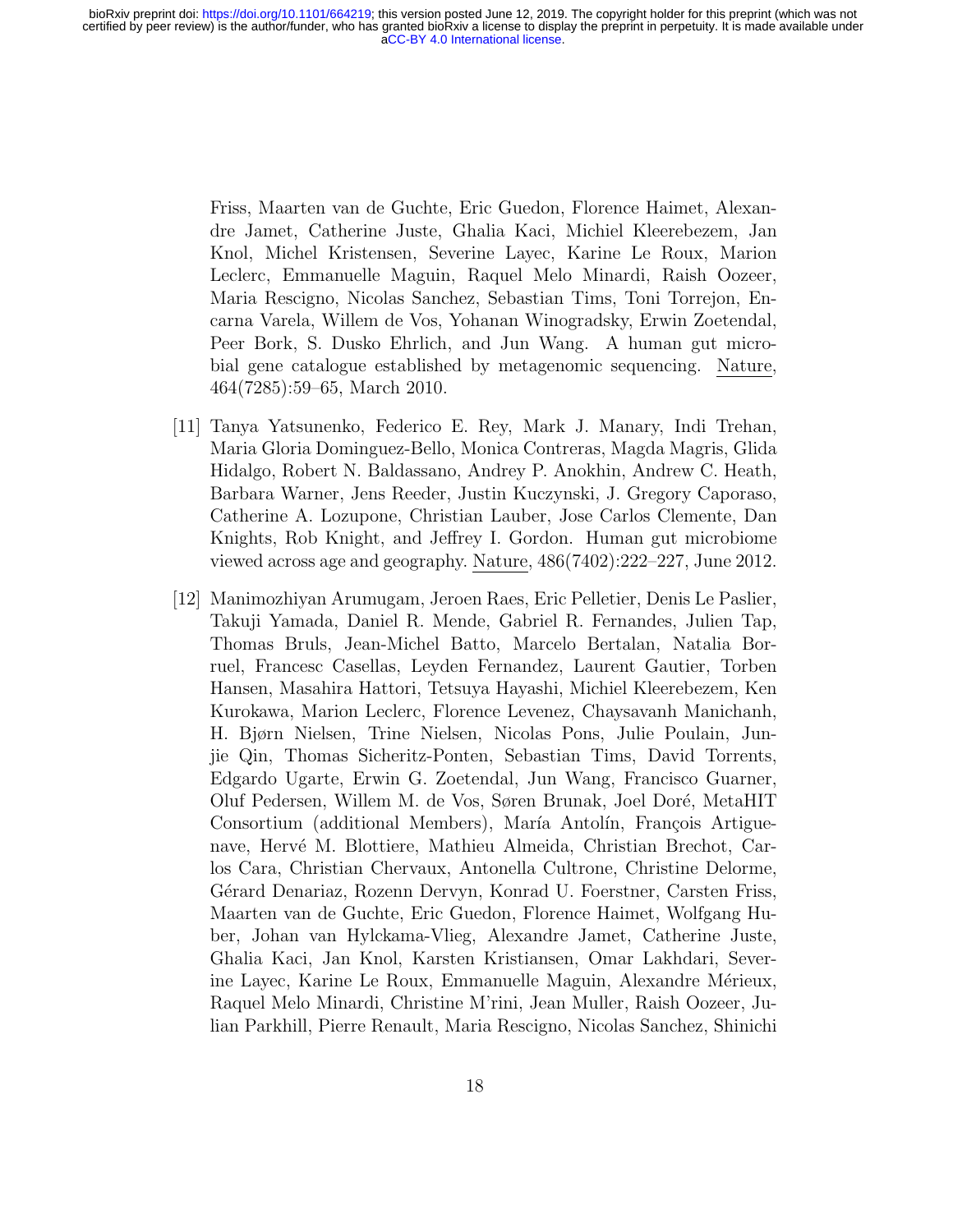Sunagawa, Antonio Torrejon, Keith Turner, Gaetana Vandemeulebrouck, Encarna Varela, Yohanan Winogradsky, Georg Zeller, Jean Weissenbach, S. Dusko Ehrlich, and Peer Bork. Enterotypes of the human gut microbiome. Nature, 473(7346):174–180, May 2011.

- [13] Tao Ding and Patrick D. Schloss. Dynamics and associations of microbial community types across the human body. Nature, 509(7500):357–360, May 2014.
- [14] Ian Holmes, Keith Harris, and Christopher Quince. Dirichlet Multinomial Mixtures: Generative Models for Microbial Metagenomics. PLOS ONE, 7(2):e30126, February 2012.
- [15] Eva Boon, Conor J. Meehan, Chris Whidden, Dennis H.-J. Wong, Morgan G. I. Langille, and Robert G. Beiko. Interactions in the microbiome: Communities of organisms and communities of genes. FEMS microbiology reviews, 38(1):90–118, January 2014.
- [16] Mahdi Shafiei, Katherine A. Dunn, Eva Boon, Shelley M. MacDonald, David A. Walsh, Hong Gu, and Joseph P. Bielawski. BioMiCo: A supervised Bayesian model for inference of microbial community structure. Microbiome, 3:8, 2015.
- [17] Yun Cai, Hong Gu, and Toby Kenney. Learning Microbial Community Structures with Supervised and Unsupervised Non-negative Matrix Factorization. Microbiome, 5:110, August 2017.
- [18] Dan Knights, Justin Kuczynski, Emily S. Charlson, Jesse Zaneveld, Michael C. Mozer, Ronald G. Collman, Frederic D. Bushman, Rob Knight, and Scott T. Kelley. Bayesian community-wide cultureindependent microbial source tracking. Nature Methods, 8(9):761–763, September 2011.
- [19] Mahdi Shafiei, Katherine A. Dunn, Hugh Chipman, Hong Gu, and Joseph P. Bielawski. BiomeNet: A Bayesian Model for Inference of Metabolic Divergence among Microbial Communities. PLOS Computational Biology, 10(11):e1003918, November 2014.
- [20] David M. Blei, Andrew Y. Ng, and Michael I. Jordan. Latent Dirichlet Allocation. Journal of Machine Learning Research, 3(Jan):993–1022, 2003.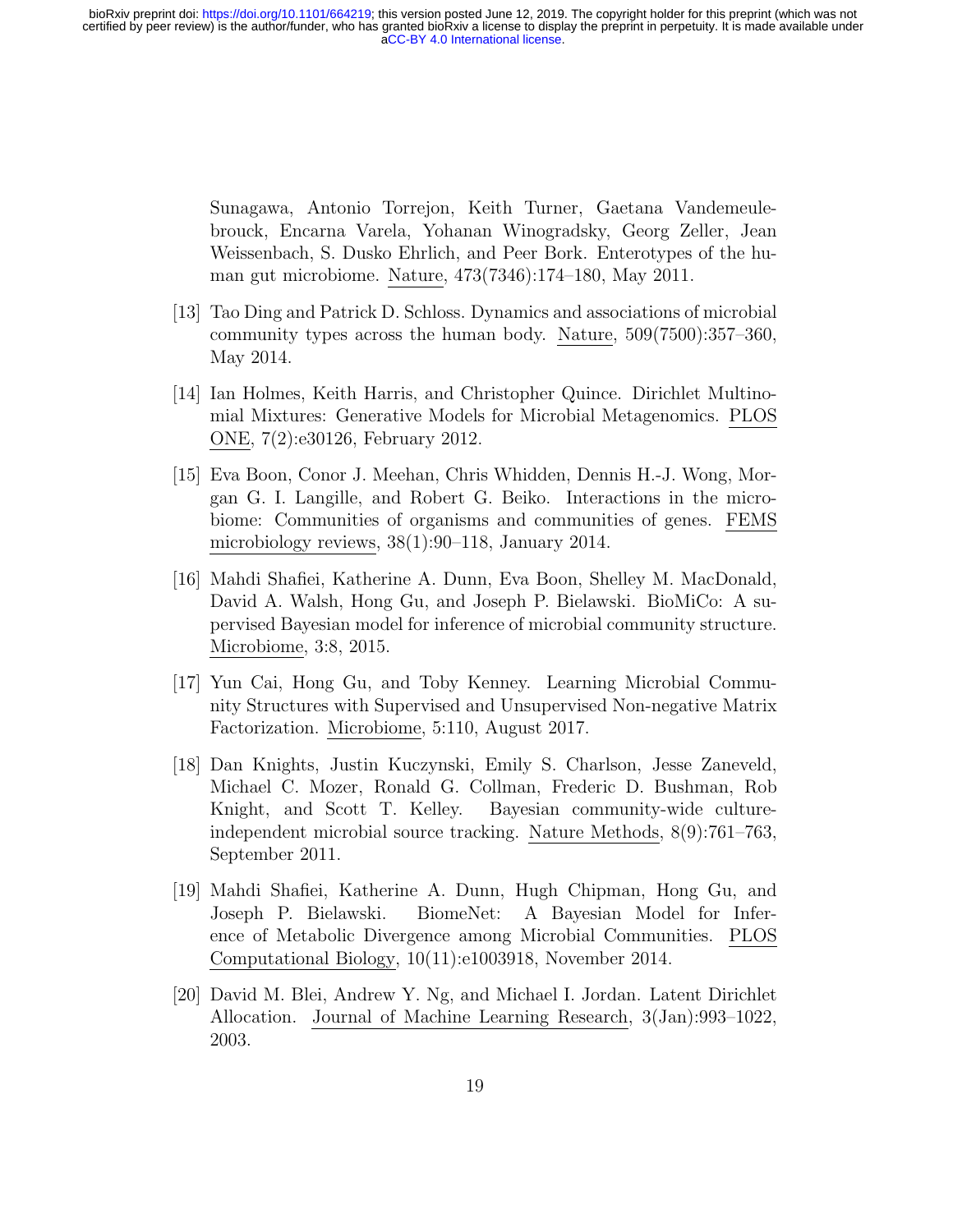- [21] Bing Liu, Lin Liu, Anna Tsykin, Gregory J. Goodall, Jeffrey E. Green, Min Zhu, Chang Hee Kim, and Jiuyong Li. Identifying functional miRNA–mRNA regulatory modules with correspondence latent dirichlet allocation. Bioinformatics, 26(24):3105–3111, December 2010.
- [22] Yonghui Wu, Mei Liu, W. Jim Zheng, Zhongming Zhao, and Hua Xu. Ranking gene-drug relationships in biomedical literature using latent dirichlet allocation, 2012.
- [23] P. Pinoli, D. Chicco, and M. Masseroli. Latent Dirichlet Allocation based on Gibbs Sampling for gene function prediction. In 2014 IEEE Conference on Computational Intelligence in Bioinformatics and Computational Biology, pages 1–8, May 2014.
- [24] Jifang Yan, Guohui Chuai, Tao Qi, Fangyang Shao, Chi Zhou, Chenyu Zhu, Jing Yang, Yifei Yu, Cong Shi, Ning Kang, Yuan He, and Qi Liu. MetaTopics: An integration tool to analyze microbial community profile by topic model. BMC Genomics, 18(1):962, January 2017.
- [25] Suguru Nishijima, Wataru Suda, Kenshiro Oshima, Seok-Won Kim, Yuu Hirose, Hidetoshi Morita, and Masahira Hattori. The gut microbiome of healthy Japanese and its microbial and functional uniqueness. DNA research: an international journal for rapid publication of reports on genes and genomes, 23(2):125–133, April 2016.
- [26] Minoru Kanehisa and Susumu Goto. KEGG: Kyoto Encyclopedia of Genes and Genomes. Nucleic Acids Research, 28(1):27–30, January 2000.
- [27] Thomas Minka. Estimating a Dirichlet distribution, 2000.
- [28] Hanna M. Wallach, David M. Mimno, and Andrew McCallum. Rethinking LDA: Why Priors Matter. Advances in Neural Information Processing Systems 22, pages 1973–1981, 2009.
- [29] Yoav Benjamini and Yosef Hochberg. Controlling the False Discovery Rate: A Practical and Powerful Approach to Multiple Testing. Journal of the Royal Statistical Society. Series B (Methodological), 57(1):289– 300, 1995.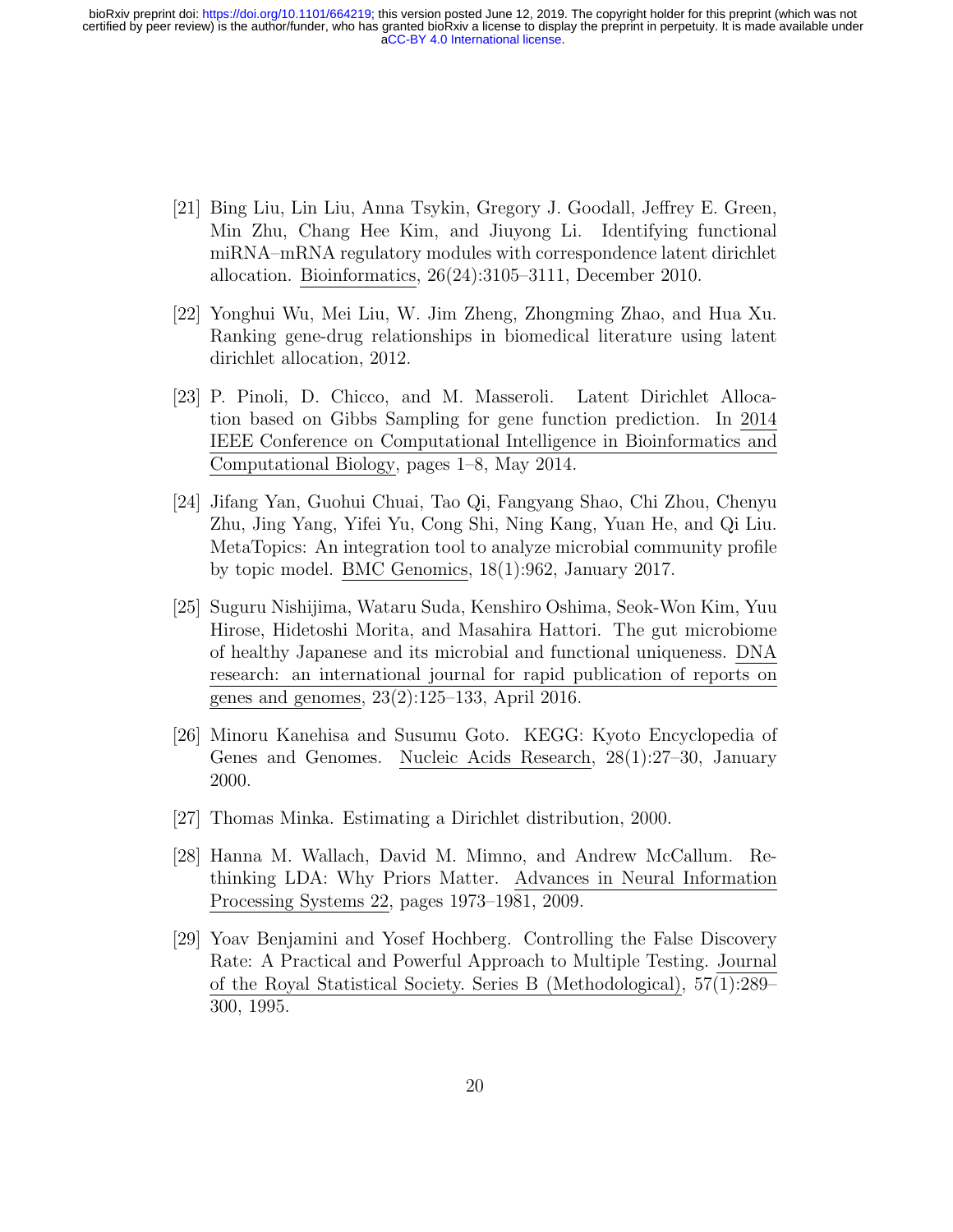- [30] KO (KEGG ORTHOLOGY) Database. https://www.kegg.jp/kegg/ko.html Accessed 28 Feb. 2019.
- [31] Adrian Corduneanu and Christopher M. Bishop. Variational Bayesian model selection for mixture distributions, 2001.
- [32] Ryohei Fujimaki and Satoshi Morinaga. Factorized asymptotic bayesian inference for mixture modeling. In Artificial Intelligence and Statistics, pages 400–408, 2012.
- [33] Gary D. Wu, Jun Chen, Christian Hoffmann, Kyle Bittinger, Ying-Yu Chen, Sue A. Keilbaugh, Meenakshi Bewtra, Dan Knights, William A. Walters, Rob Knight, Rohini Sinha, Erin Gilroy, Kernika Gupta, Robert Baldassano, Lisa Nessel, Hongzhe Li, Frederic D. Bushman, and James D. Lewis. Linking Long-Term Dietary Patterns with Gut Microbial Enterotypes. Science, 334(6052):105–108, October 2011.
- [34] Shubha N. Pandit, Kolasa Jurek, and Cottenie Karl. Contrasts between habitat generalists and specialists: An empirical extension to the basic metacommunity framework. Ecology, 90(8):2253–2262, August 2009.
- [35] Sira Sriswasdi, Ching-chia Yang, and Wataru Iwasaki. Generalist species drive microbial dispersion and evolution. Nature Communications, 8(1):1162, October 2017.
- [36] Peter J. Turnbaugh and Jeffrey I. Gordon. The core gut microbiome, energy balance and obesity. The Journal of Physiology, 587(Pt 17):4153– 4158, September 2009.
- [37] Susan E. Pryde, Sylvia H. Duncan, Georgina L. Hold, Colin S. Stewart, and Harry J. Flint. The microbiology of butyrate formation in the human colon. FEMS microbiology letters, 217(2):133–139, December 2002.
- [38] Petra Louis and Harry J. Flint. Diversity, metabolism and microbial ecology of butyrate-producing bacteria from the human large intestine. FEMS microbiology letters, 294(1):1–8, May 2009.
- [39] Harry Sokol, B´en´edicte Pigneur, Laurie Watterlot, Omar Lakhdari, Luis G. Bermúdez-Humarán, Jean-Jacques Gratadoux, Sébastien Blugeon, Chantal Bridonneau, Jean-Pierre Furet, Gérard Corthier, Corinne Grangette, Nadia Vasquez, Philippe Pochart, Germain Trugnan, Ginette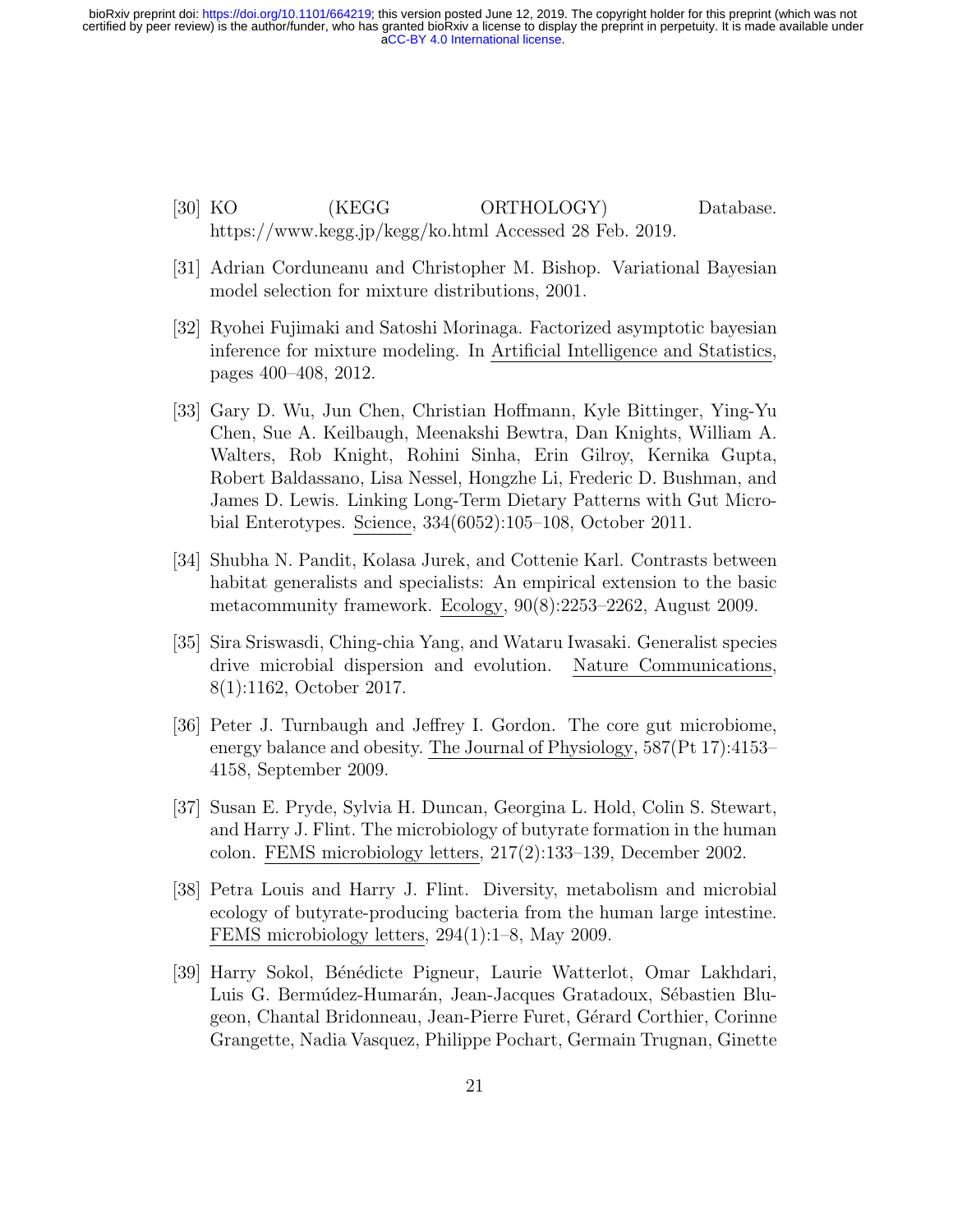Thomas, Hervé M. Blottière, Joël Doré, Philippe Marteau, Philippe Seksik, and Philippe Langella. Faecalibacterium prausnitzii is an antiinflammatory commensal bacterium identified by gut microbiota analysis of Crohn disease patients. Proceedings of the National Academy of Sciences of the United States of America, 105(43):16731–16736, October 2008.

- [40] Yukihiro Furusawa, Yuuki Obata, Shinji Fukuda, Takaho A. Endo, Gaku Nakato, Daisuke Takahashi, Yumiko Nakanishi, Chikako Uetake, Keiko Kato, Tamotsu Kato, Masumi Takahashi, Noriko N. Fukuda, Shinnosuke Murakami, Eiji Miyauchi, Shingo Hino, Koji Atarashi, Satoshi Onawa, Yumiko Fujimura, Trevor Lockett, Julie M. Clarke, David L. Topping, Masaru Tomita, Shohei Hori, Osamu Ohara, Tatsuya Morita, Haruhiko Koseki, Jun Kikuchi, Kenya Honda, Koji Hase, and Hiroshi Ohno. Commensal microbe-derived butyrate induces the differentiation of colonic regulatory T cells. Nature, 504(7480):446–450, December 2013.
- [41] Jeremy K. Nicholson, Elaine Holmes, James Kinross, Remy Burcelin, Glenn Gibson, Wei Jia, and Sven Pettersson. Host-Gut Microbiota Metabolic Interactions. Science, 336(6086):1262–1267, June 2012.
- [42] Valentina Tremaroli and Fredrik Bäckhed. Functional interactions between the gut microbiota and host metabolism. Nature, 489(7415):242– 249, September 2012.
- [43] Susannah G. Tringe, Tao Zhang, Xuguo Liu, Yiting Yu, Wah Heng Lee, Jennifer Yap, Fei Yao, Sim Tiow Suan, Seah Keng Ing, Matthew Haynes, Forest Rohwer, Chia Lin Wei, Patrick Tan, James Bristow, Edward M. Rubin, and Yijun Ruan. The Airborne Metagenome in an Indoor Urban Environment. PLOS ONE, 3(4):e1862, April 2008.
- [44] J. Craig Venter, Karin Remington, John F. Heidelberg, Aaron L. Halpern, Doug Rusch, Jonathan A. Eisen, Dongying Wu, Ian Paulsen, Karen E. Nelson, William Nelson, Derrick E. Fouts, Samuel Levy, Anthony H. Knap, Michael W. Lomas, Ken Nealson, Owen White, Jeremy Peterson, Jeff Hoffman, Rachel Parsons, Holly Baden-Tillson, Cynthia Pfannkoch, Yu-Hui Rogers, and Hamilton O. Smith. Environmental Genome Shotgun Sequencing of the Sargasso Sea. Science, 304(5667):66– 74, April 2004.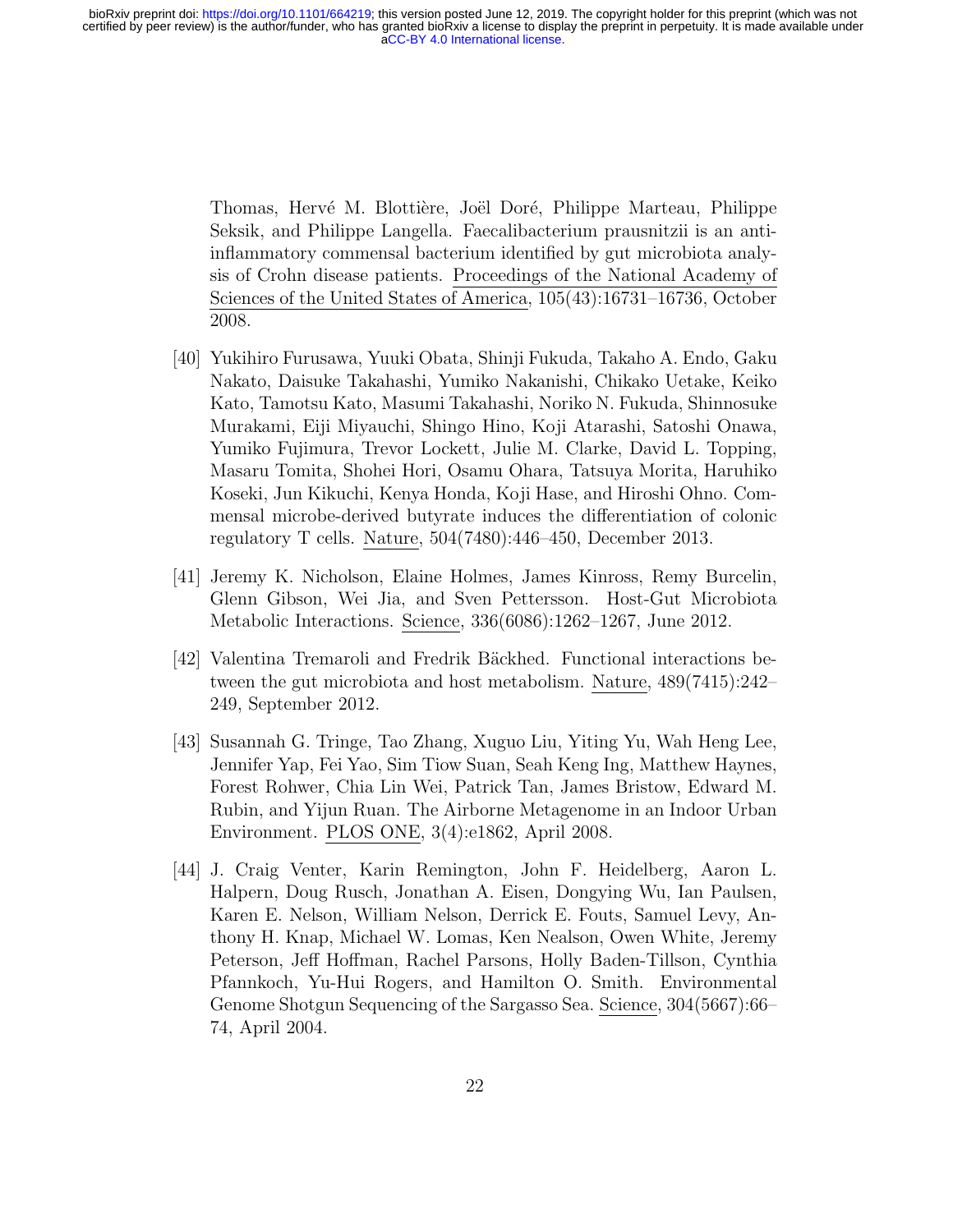- [45] Noah Fierer, Jonathan W. Leff, Byron J. Adams, Uffe N. Nielsen, Scott Thomas Bates, Christian L. Lauber, Sarah Owens, Jack A. Gilbert, Diana H. Wall, and J. Gregory Caporaso. Cross-biome metagenomic analyses of soil microbial communities and their functional attributes. Proceedings of the National Academy of Sciences, 109(52):21390–21395, December 2012.
- [46] Samuel Chaffron, Hubert Rehrauer, Jakob Pernthaler, and Christian von Mering. A global network of coexisting microbes from environmental and whole-genome sequence data. Genome Research, 20(7):947–959, July 2010.
- [47] Wei Li and Andrew McCallum. Pachinko Allocation: DAG-structured Mixture Models of Topic Correlations. In Proceedings of the 23rd International Conference on Machine Learning, ICML '06, pages 577– 584, New York, NY, USA, 2006. ACM.
- [48] Simon Lacoste-Julien, Fei Sha, and Michael I. Jordan. DiscLDA: Discriminative Learning for Dimensionality Reduction and Classification. Advances in Neural Information Processing Systems 21, pages 897–904, 2009.
- [49] Daniel Ramage, David Hall, Ramesh Nallapati, and Christopher D. Manning. Labeled LDA: A Supervised Topic Model for Credit Attribution in Multi-labeled Corpora. In Proceedings of the 2009 Conference on Empirical Methods in Natural Language Processing: Volume 1 - Volume 1, EMNLP '09, pages 248–256, Stroudsburg, PA, USA, 2009. Association for Computational Linguistics.
- [50] Tomoharu Iwata, Shinji Watanabe, Takeshi Yamada, and Naonori Ueda. Topic Tracking Model for Analyzing Consumer Purchase Behavior. In Proceedings of the 21st International Jont Conference on Artifical Intelligence, IJCAI'09, pages 1427–1432, San Francisco, CA, USA, 2009. Morgan Kaufmann Publishers Inc.
- [51] Jon D. Mcauliffe and David M. Blei. Supervised Topic Models. Advances in Neural Information Processing Systems 20, pages 121–128, 2008.
- [52] Lawrence A. David, Arne C. Materna, Jonathan Friedman, Maria I. Campos-Baptista, Matthew C. Blackburn, Allison Perrotta, Susan E.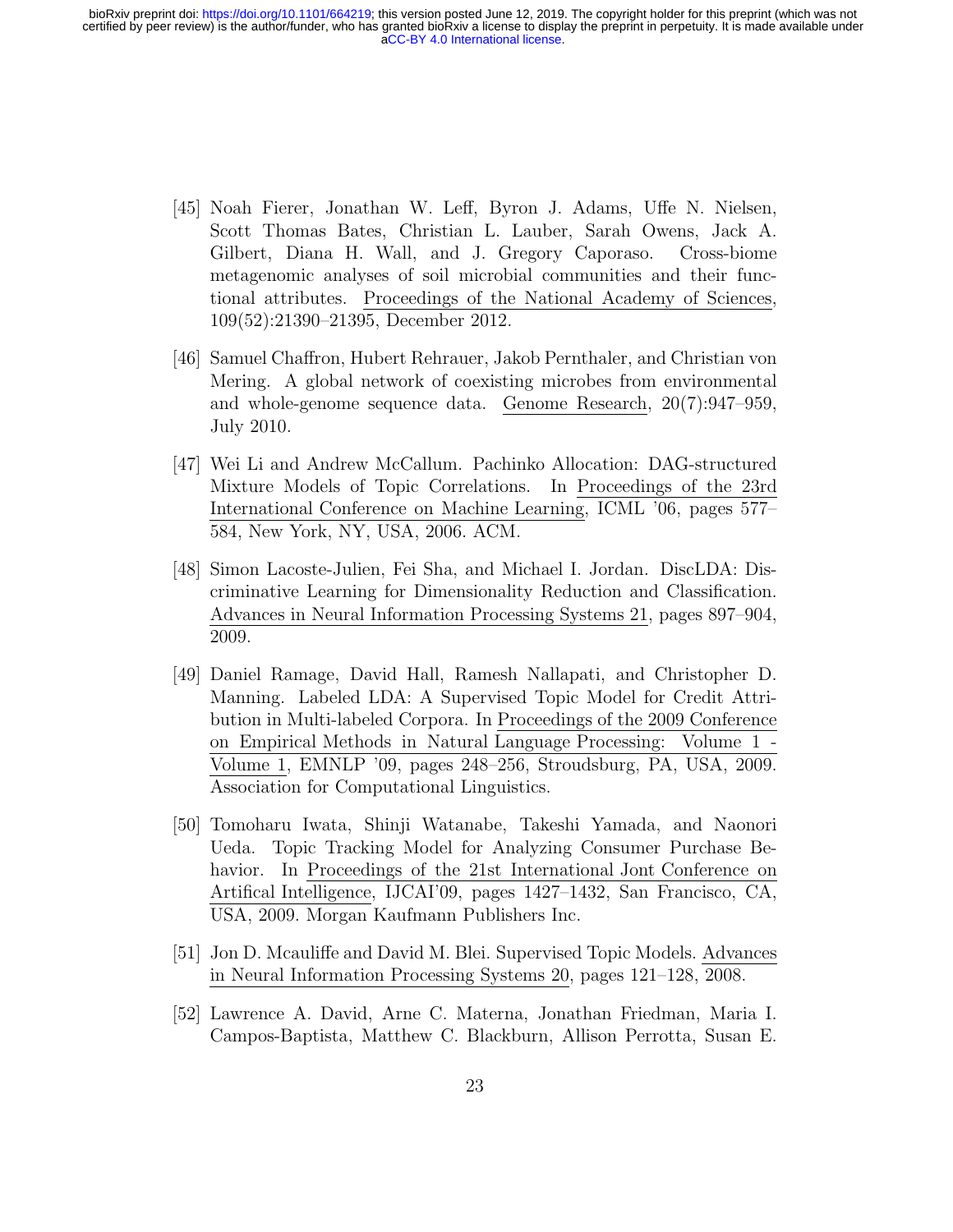Erdman, and Eric J. Alm. Host lifestyle affects human microbiota on daily timescales. Genome Biology, 15:R89, July 2014.

## Figures



Figure 1: Schematic illustration of microbial assemblage and cluster analysis for the human gut microbiome, where A, B, and C show microbial assemblages with circle size indicating abundance. The cluster of each individual was determined by the dominant assemblage. However, a cluster analysis cannot capture the non-dominant but shared microbes among samples like those comprising assemblage C.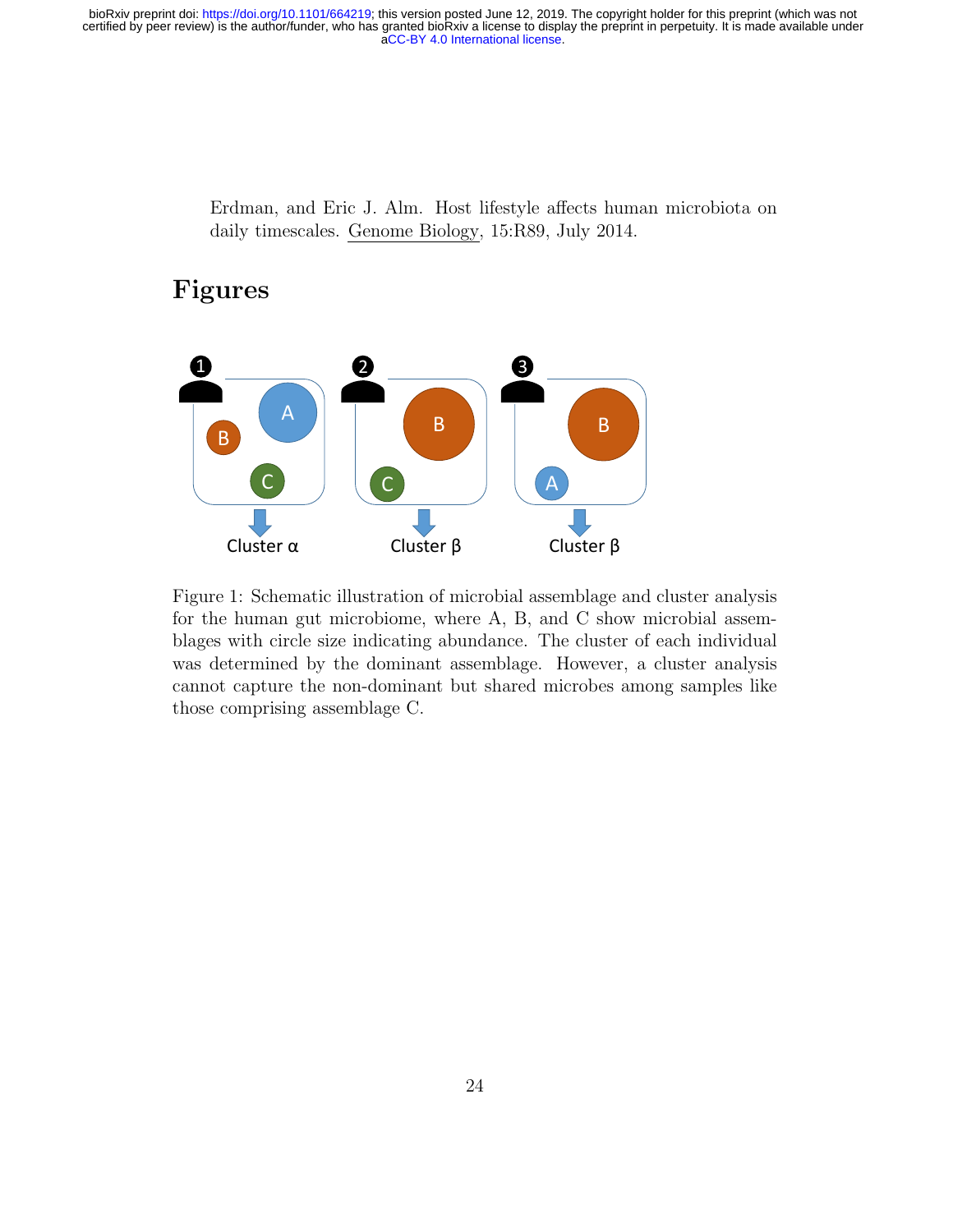

Figure 2: Assemblage distributions for each enterotype. Each row shows a distribution obtained by averaging the estimated assemblage distributions of individuals corresponding to each enterotype. The  $x$ - and  $y$ -axes represent the microbial assemblages and enterotypes, respectively. Darker colors indicate higher probabilities, and each number inside the partition indicates a different probability. (a), (b), (c), and (d) indicate 2–5-assemblage LDA models, respectively.



Figure 3: The estimated genus distribution of each microbial assemblage. The x- and y-axes represent genera and assemblages, respectively. We displayed only the three genera with the highest probability in each assemblage.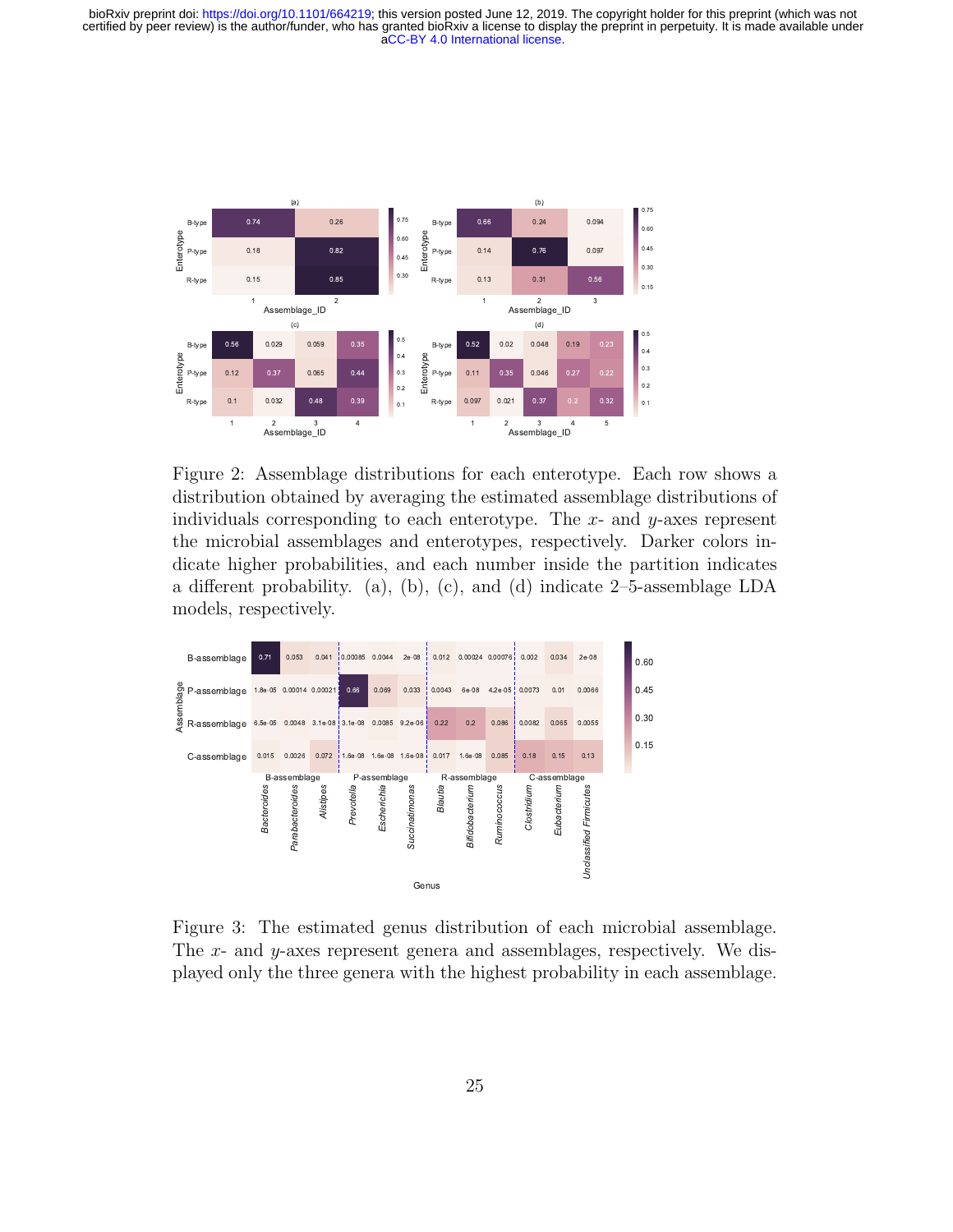

Figure 4: Histograms of the entropy scores of the microbial assemblage (a) for each genus (Eq. 2) and (b) for each individual (Eq. 2). The  $x$ - and  $y$ -axes represent entropy and the number of samples, respectively.



Figure 5: (a) Estimated microbial assemblage distribution for each individual. The x- and  $y$ -axes represent microbial assemblages and individual samples, respectively. Individuals are segregated by the enterotype and sorted by the B-assemblage, the P-assemblage, and the R-assemblage, respectively. (b) Average assemblage distributions for each country. Each row shows a distribution obtained by averaging the estimated assemblage distributions of individuals corresponding to each country. The  $x$ - and  $y$ -axis represent the microbial assemblage and the country of the individual, respectively.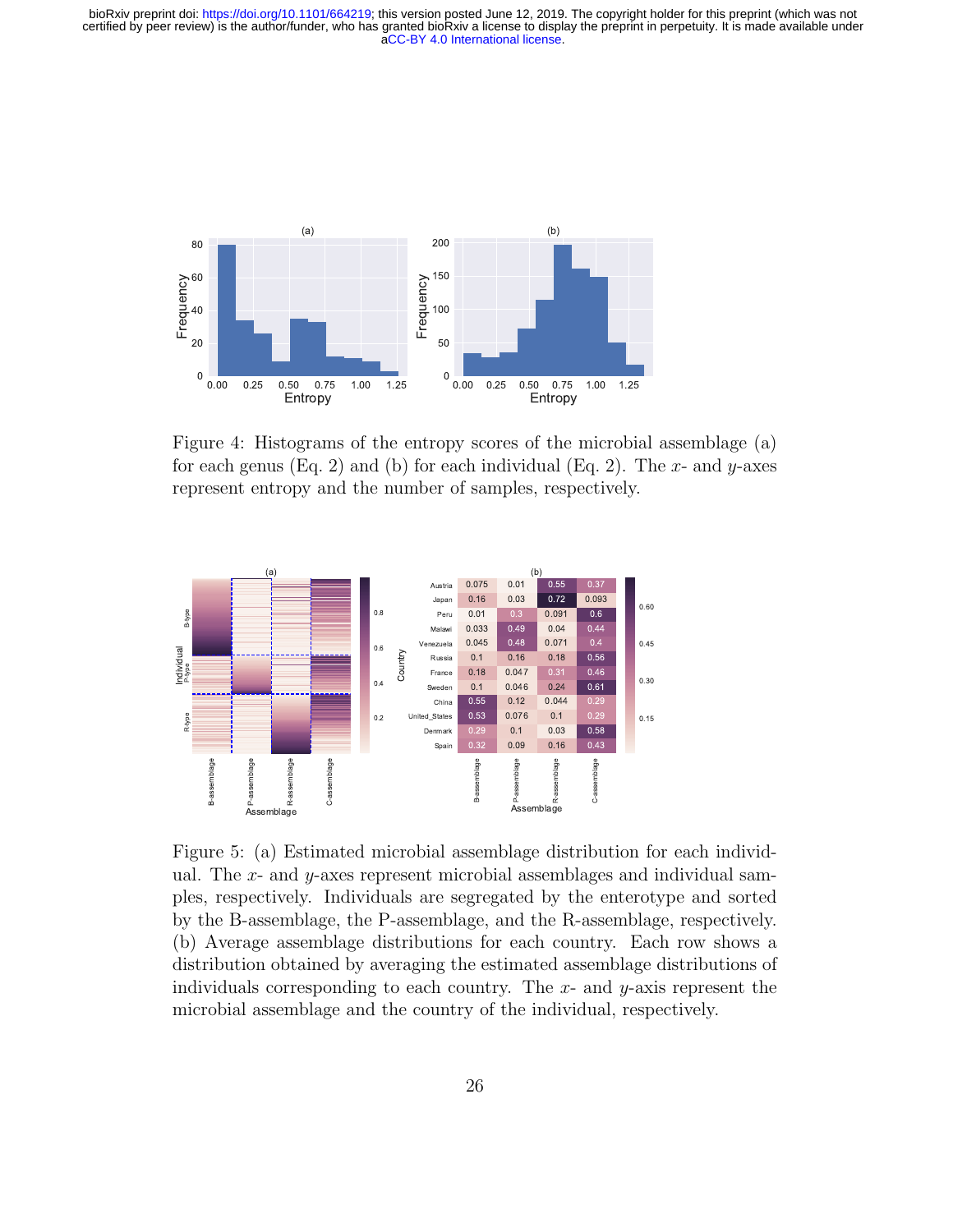

Figure 6: Relative abundance of genera in each individual. The  $x$ - and  $y$ -axes represent the genus and individuals, respectively. Individuals are divided by the enterotype and sorted by Bacteroides, Prevotella, and Blautia, respectively. Genera are divided by the assemblage that they mainly appear in and are sorted by the abundance of each genus. Each genus was regarded as mainly appearing in the assemblage of the highest  $P(a_k|g_i)$ , where  $a_k$  and  $g_i$ are the  $k$ -th assemblage and the  $i$ -th genus, respectively (Eq. 3 in the main text).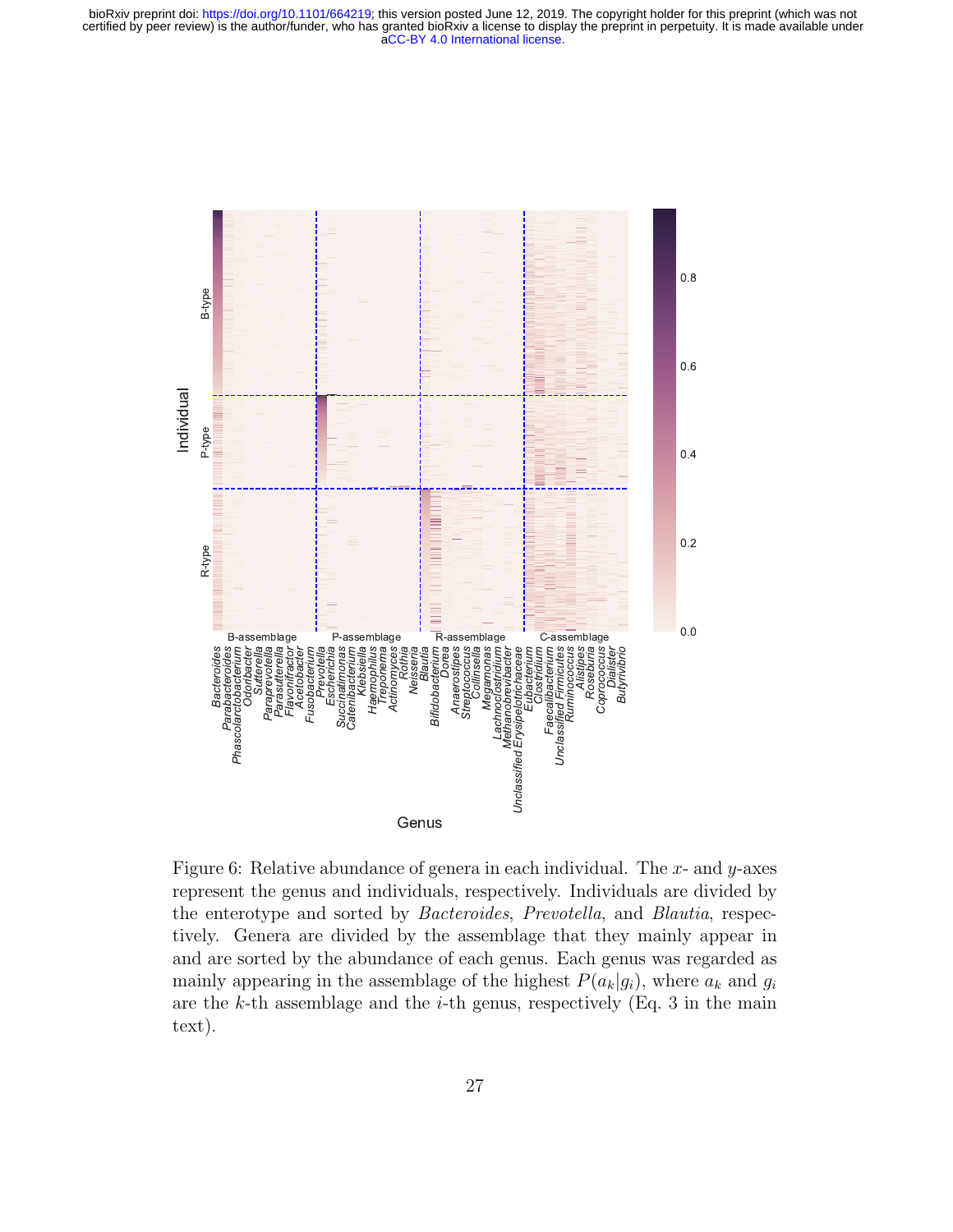

Figure 7: The Spearman's correlation coefficients among the 20 genera that are major in each enterotype. Both the  $x$ - and  $y$ -axes represent genera, which are divided and sorted in the same way as in Fig. 6. Plus and minus signs indicate significant positive and negative correlations, respectively. Significance was determined at  $p < 0.01$  (two-sided test, after Benjamini–Hochberg correction).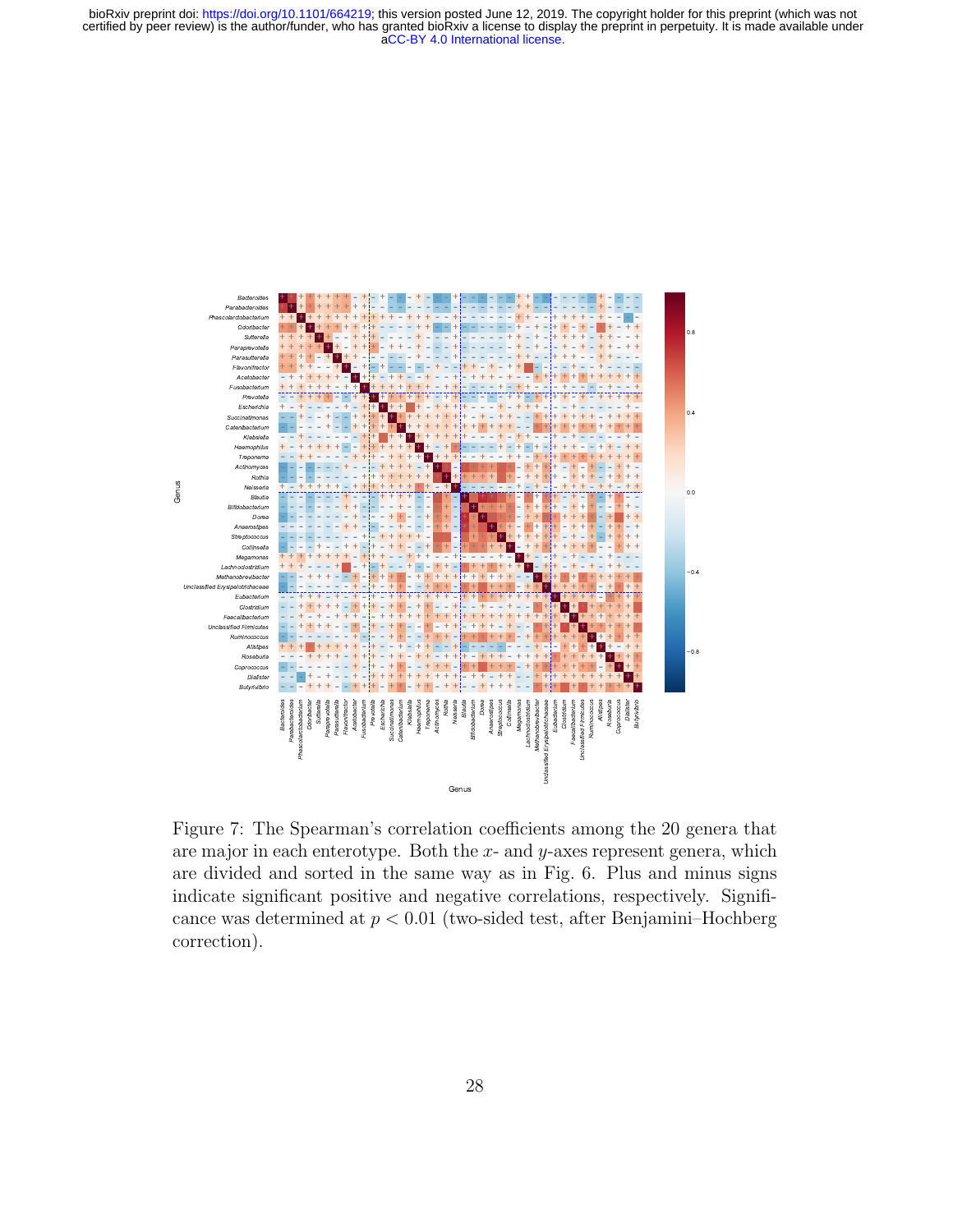

Figure 8: The Pearson's correlation coefficients among the 4 assemblages and 3 butyrate-producing functions. The  $x$ - and  $y$ -axes represent the assemblages and Pearson's correlation coefficients, respectively. Each bar of each assemblage indicates K01034, K00929, and K01035 from the left, respectively. Asterisks indicate significant differences. Significance was determined at  $p < 0.01$  (two-sided test, after Benjamini–Hochberg correction).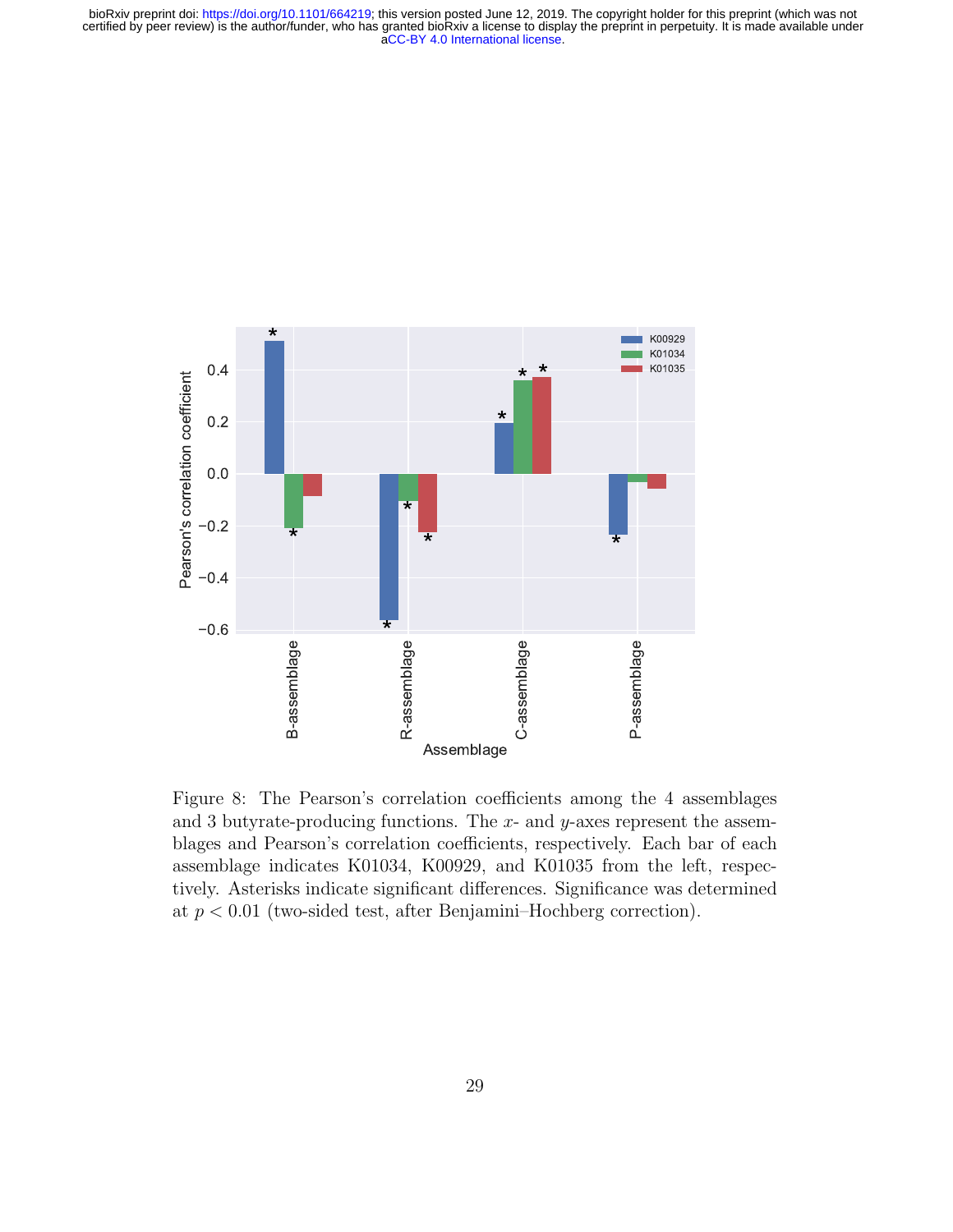Table 1: The assemblage having the largest relative abundance for each functional category  $\overline{\phantom{a}}$ 

L,

| ు<br><b>Functional category</b>             | <b>Functional assemblage</b> |
|---------------------------------------------|------------------------------|
| Biosynthesis of Other Secondary Metabolites | $B$ -assemblage $(ko)$       |
| Carbohydrate Metabolism                     | $B$ -assemblage $(ko)$       |
| Digestive System                            | $B$ -assemblage $(ko)$       |
| Endocrine System                            | $B$ -assemblage $(ko)$       |
| Endocrine and Metabolic Diseases            | $B$ -assemblage $(ko)$       |
| Environmental Adaptation                    | $B$ -assemblage $(ko)$       |
| Glycan Biosynthesis and Metabolism          | $B$ -assemblage $(ko)$       |
| Lipid Metabolism                            | $B$ -assemblage $(ko)$       |
| Nervous System                              | $B$ -assemblage $(ko)$       |
| Transport and Catabolism                    | $B$ -assemblage $(ko)$       |
| Cell Growth and Death                       | $P$ -assemblage $(ko)$       |
| Folding, Sorting, and Degradation           | $P$ -assemblage $(ko)$       |
| Infectious Diseases                         | $P$ -assemblage $(ko)$       |
| Metabolism of Terpenoids and Polyketides    | $P$ -assemblage $(ko)$       |
| Nucleotide Metabolism                       | $P$ -assemblage $(ko)$       |
| Replication and Repair                      | $P$ -assemblage $(ko)$       |
| Membrane Transport                          | $R$ -assemblage $(ko)$       |
| Metabolism of Cofactors and Vitamins        | $R$ -assemblage $(ko)$       |
| Metabolism of Other Amino Acids             | $R$ -assemblage $(ko)$       |
| Transcription                               | $R$ -assemblage $(ko)$       |
| Xenobiotic Biodegradation and Metabolism    | $R$ -assemblage $(ko)$       |
| <b>Immune Diseases</b>                      | $R$ -assemblage $(ko)$       |
| Energy Metabolism                           | $R$ -assemblage $(ko)$       |
| Amino Acid Metabolism                       | $R$ -assemblage $(ko)$       |
| Cancers                                     | $C$ -assemblage $(ko)$       |
| Cell Motility                               | $C$ -assemblage $(ko)$       |
| Immune System                               | $C$ -assemblage $(ko)$       |
| Neurodegenerative Diseases                  | $C$ -assemblage $(ko)$       |
| Signal Transduction                         | $C$ -assemblage $(ko)$       |
| Translation                                 | $C$ -assemblage $(ko)$       |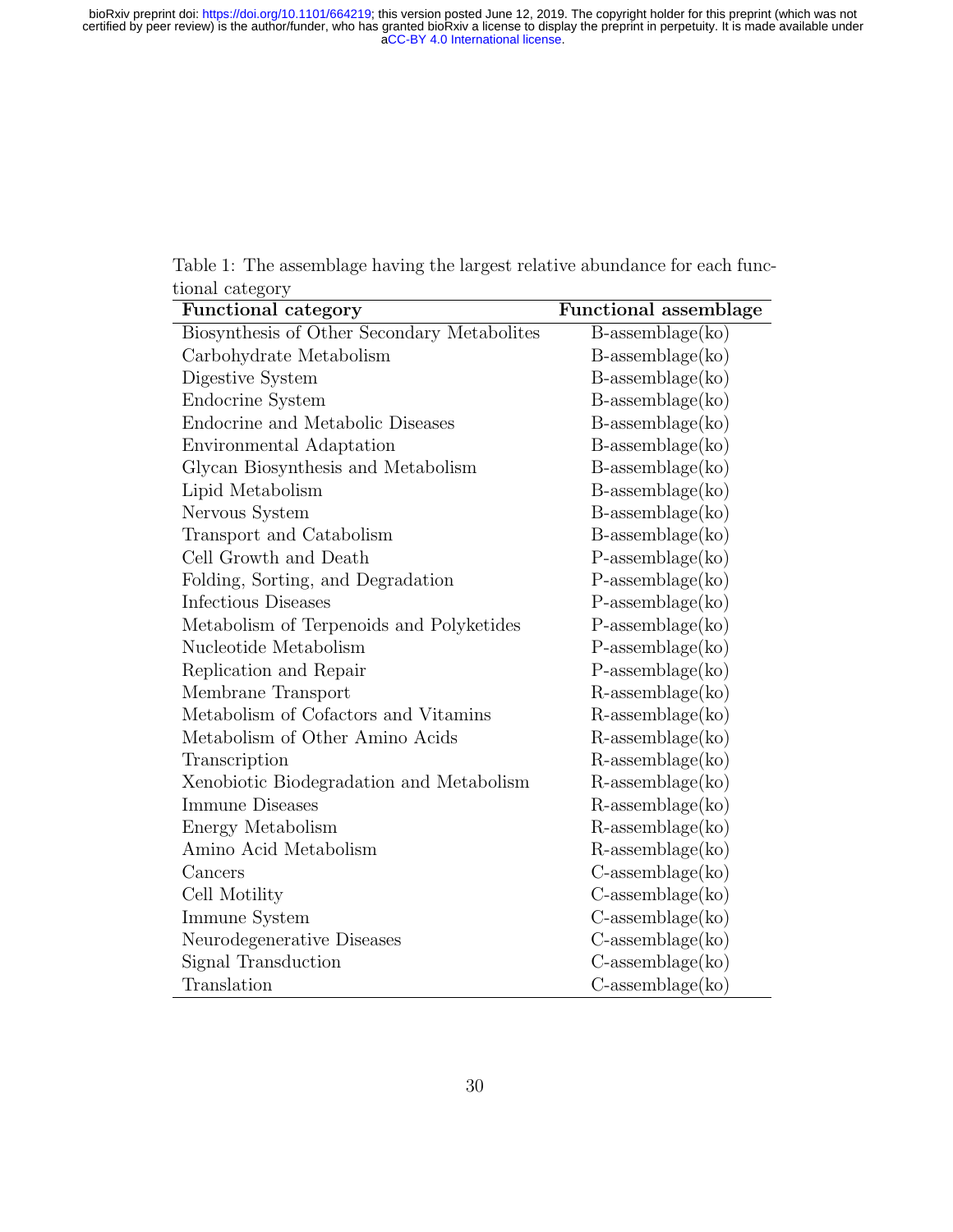Table 2: Dominant genera of the C-assemblage and the probability of the C-assemblage as estimated by LDA.

| Genus                   | Probability |
|-------------------------|-------------|
| $\textit{Clostridium}$  | 0.179865    |
| Eubacterium             | 0.150802    |
| Unclassified Firmicutes | 0.129783    |
| Faecalibacterium        | 0.093720    |
| Ruminococcus            | 0.085272    |
| Roseburia               | 0.074214    |
| Alistipes               | 0.072359    |
| Coprococus              | 0.029497    |
| Butyrivibrio            | 0.021738    |